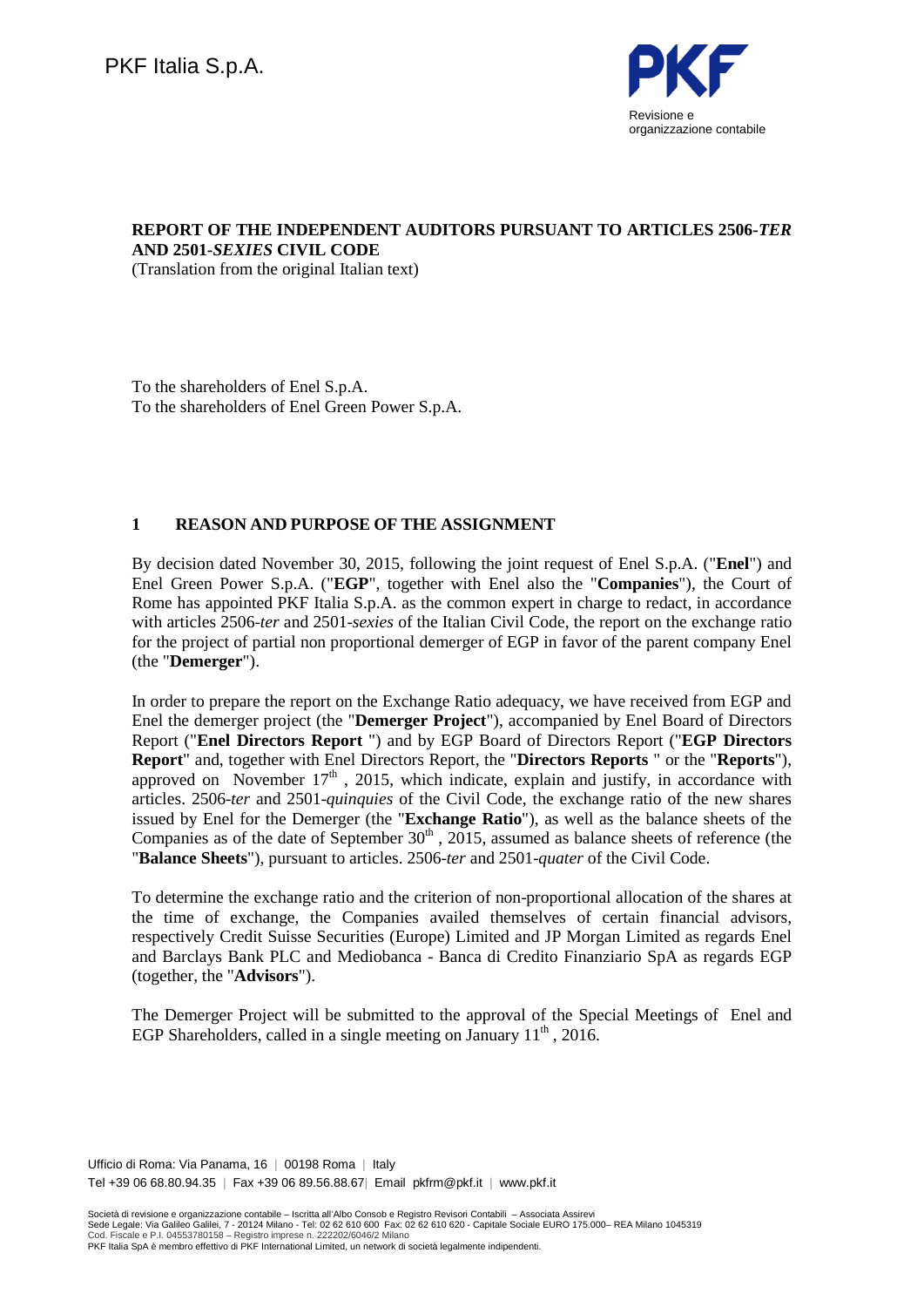## **2 SUMMARY OF THE TRANSACTION**

As indicated by the Directors in their Reports, the Demerger will result in the assignment by EGP in favor of Enel of the Demerged Perimeter, essentially represented by (i) the entire stake held by EGP same in Enel Green Power International BV, a Dutch holding company which holds shares in companies operating in the renewable energy sector in North, Central and South America, Europe, South Africa and India, and (ii) financial assets and liabilities, contracts, legal relationships, associated with that stake (the "**Demerged Perimeter**"). All remaining assets, other than those that are part of the Demerged Perimeter (and thus, essentially, the Italian units and the remaining foreign investments) will be entirely maintained by EGP.

In their respective Reports, the Directors explain the strategic and industrial reasons for the Demerger.

As shown in the Reports of the Directors, being a demerger with non-proportional allocation, at the effective date of the Demerger the capital share of EGP corresponding to the Demerged Perimeter, consisting of no. 3.640.000.000 EGP shares, will be exchanged pursuant to the Exchange Ratio, in the following proportions:

(i) the shareholders of EGP other than Enel will exchange into Enel shares all the shares held by the same in EGP, i.e. no. 1.585.573.483 shares;

(ii) Enel instead will exchange only part of the shares held by the same in EGP, and exactly no. 2.054.426.517 shares, corresponding to the number of EGP shares brought in exchange *minus* the EGP shares brought in exchange by the shareholders of EGP same other than Enel.

As shown in the Demerger Project, in order to determine the number of EGP shares related to the Demerged Perimeter of Enel and of EGP shareholders other than Enel, the Companies Boards of Directors, after reviewing the reports of their respective Advisors and with the support of the same, have assigned to said Demerged Perimeter a value corresponding to 72.8 percent of the value of the entire pre-demerger EGP .

Enel and EGP Boards of Directors on November  $17<sup>th</sup>$ , 2015, after reviewing the reports of their respective Advisors, approved the exchange ratio equal to no. 0.486 new Enel shares for each EGP share brought in exchange.

The resolution of EGP Board of Directors was taken after an unanimous favorable reasoned opinion of EGP Related Parties Committee, under the Regulations adopted by Consob with resolution no. 17221 of March 12<sup>th</sup>, 2010, as amended by resolution no. 17389 of June  $23^{\text{rd}}$ , 2010 (the "**OPC Regulations**") and the internal procedure for transactions with related parties of EGP. The OPC Committee examined the Demerger with the support of the independent financial advisors Lazard and Prof. Enrico Laghi, as well as of the independent legal advisor Prof. Agostino Gambino, identified by the OPC Committee by virtue of their demonstrated ability, professionalism and experience in similar transactions (the "**OPC Committee Advisors**"), and proceeded to unanimously express a favorable opinion as regards the interest of EGP in completing the transaction and the convenience and substantial correctness of the related terms and conditions.

According to the Directors Reports, following the Demerger, Enel will increase its share capital by issuing a maximum of 1.769.040.000 shares - with regular rights and a nominal value of Euro 1.00 each – in favor of EGP shareholders pursuant to the Exchange Ratio.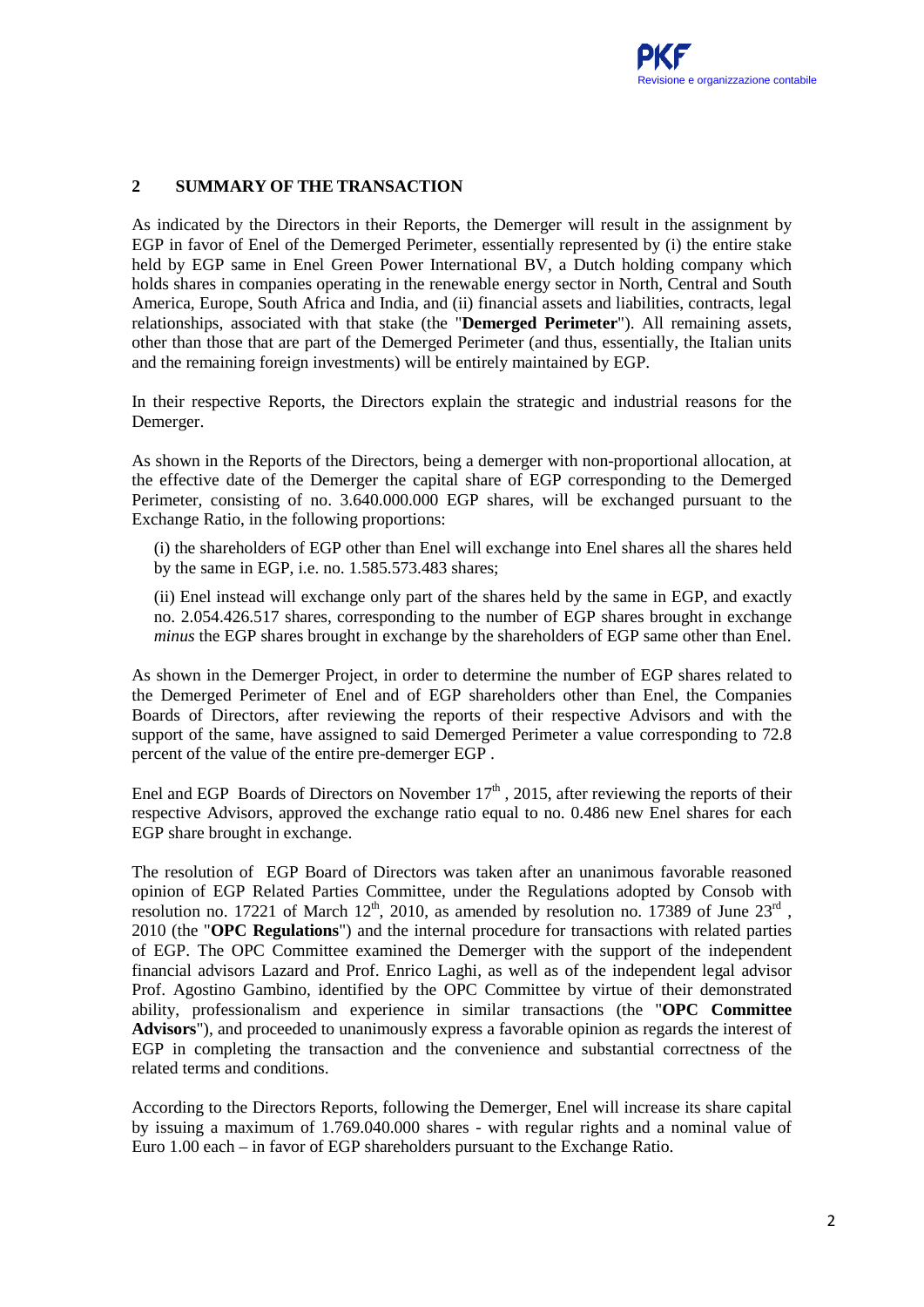In particular, the Directors of the Company state that to the shareholders of EGP other than Enel will be allocated a maximum total no. of 770.588.712 newly issued Enel shares, against the cancellation at the time of exchange, of a total of no. 1.585.573.483 EGP shares held by such shareholders. To Enel will be assigned - and simultaneously cancelled by virtue of the provisions of art. 2504-*ter*, paragraph 2, of the Civil Code – a total no. of 998.451.288 Enel shares, against the cancellation at the time of exchange, of no. 2.054.426.517 EGP shares held by the same. Upon completion of the Demerger, Enel will therefore hold the remaining no. 1.360.000.000 EGP shares and, therefore, it will be the sole shareholder of the latter.

From the Reports of the Directors it results that, on the effective date of the Demerger, no. 3.640.000.000 EGP shares representing the share capital of EGP corresponding to the Demerged Perimeter will be cancelled. Consequently, at that date, the share capital of EGP will be reduced from the current total of EUR 1.000.000.000,00 to the total of EUR 272.000.000,00, divided into 1.360.000.000 shares wholly owned by Enel.

The amount of the Enel share capital increase, as well as of the share premium and other reserves, for the Exchange Ratio shall not be higher than the value assigned to the Demerged Perimeter by the valuation report of the expert KPMG S.p.A., prepared in accordance with the provisions of art. 2343-t*er*, paragraph 2, of the Civil Code.

The Directors also report that EGP shareholders who will not approve the Demerger will have the right of withdrawal pursuant to art. 2437, paragraph 1, lett. a) of the Italian Civil Code (the "**Withdrawal Right**"), as Enel, the recipient company of the Demerger, in its corporate purpose has a clause that allows an activity significantly different from the one described in the clause of EGP corporate purpose.

Under Article. 2437-*ter*, paragraph 3, of the Italian Civil Code, the Withdrawal Right may be exercised for a unitary liquidation value of EGP shares, determined by reference to the mathematics average of the closing prices of EGP shares on MTA in the six months preceding the publication of the notice of call of EGP Shareholders Meeting, which is equal to Euro 1.78 for each EGP share.

EGP shareholders that should not approve the Demerger will also have the right to have their EGP shares bought by Enel, pursuant to art. 2506-*bis*, paragraph 4, of the Italian Civil Code (the "**Right of Sale**"), which may cover all or just part of the EGP shares held by the shareholders and can be exercised under the same conditions and terms established for the exercise of the Withdrawal Right .

As stated in the Directors' Report, the effectiveness of the Demerger is conditional on the fact that the total liquidation value of the EGP shares, in relation to which the right of withdrawal and the right of sale could be validly exercised, does not exceed Euro 300.000.000,00 (three hundred millions/00). The Condition Precedent shall be deemed equally realized, also if the above mentioned limit will be exceeded, if Enel, within 60 calendar days after the registration with the Register of Companies of Rome of the last resolution of approval of the Demerger by the shareholders meeting pursuant to art. 2502 Italian Civil Code, declares its intention to purchase all of the shares for which the rights above were exercised.

The Demerger, as reported by the Company Directors, will have legal effect from the date of the last registration provided for by art. 2506-*quater* of the Italian Civil Code, or from any later date stated in the Demerger document.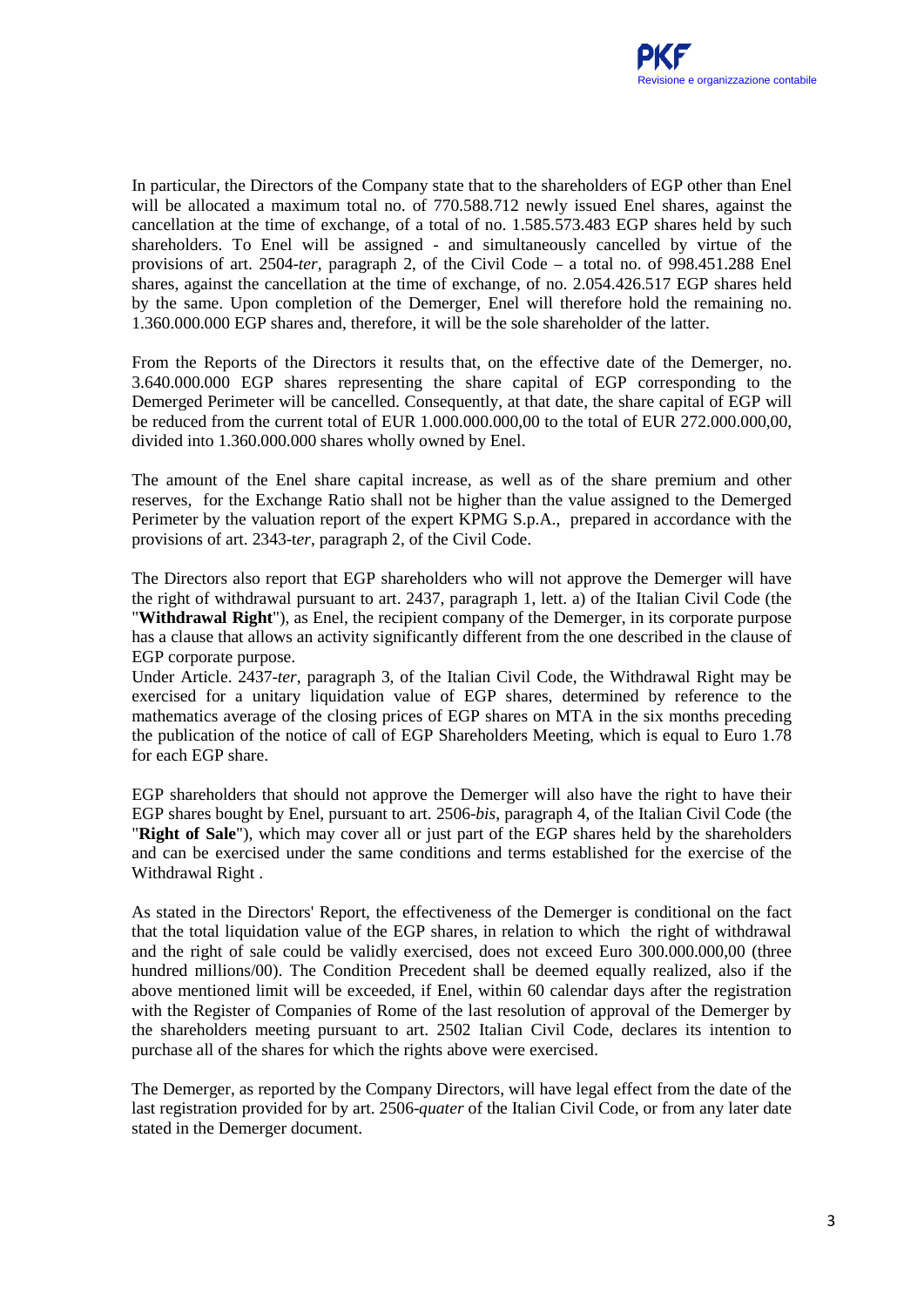## **3 NATURE AND SCOPE OF THIS REPORT**

In order to provide to the shareholders of Enel and EGP appropriate information on the Exchange Ratio, this report indicates the methods adopted by the Companies Directors for its determination and the difficulties in the valuation encountered by the same. It also includes our considerations on the adequacy, under the specific circumstances, of such methods, in terms of their reasonableness and not arbitrariness, and on their proper application.

When assessing the valuation methods adopted by the Companies Directors, identified also on the basis of their Advisors recommendations, we have not performed an economic valuation of Enel or EGP. Said assessment has been carried out exclusively by Enel and EGP Boards of Directors, with the assistance of Advisors appointed by the same.

The valuation of the Demerged Perimeter was made, pursuant to art. 2343-*ter*, para. 2, let. B) of the Italian Civil Code, by KPMG S.p.A..

## **4 DOCUMENTS USED**

In order to perform our work we obtained by Enel and EGP documents and information considered useful under the circumstances.

We have analyzed the documentation received, and in particular:

- − Demerger Project according to art. 2506 bis of the Italian Civil Code and its Annexes;
- − Companies' Balance Sheets, in accordance with articles. 2506-ter and 2501-quater of the Italian Civil Code, as of the date of September 30th, 2015;.
- − Directors' Reports addressed to the respective extraordinary shareholders' meetings offering the following exchange ratio: no. 0.486 Enel shares, with a nominal value of EUR 1.00 each with regular rights and rights identical to those granted to Enel shares in circulation at the time of the issuing, for each EGP share with a nominal value of Euro 0.20;
- − fairness opinion and the attached document titled "Enel and Enel Green Power combination. Supporting valuation materials" prepared by Credit Suisse Securities (Europe) Limited;
- − fairness opinion and its attached document titled "Partial non-proportional demerger of EGP into Enel. Fairness opinion back-up materials" prepared by JP Morgan Limited;
- − fairness opinion and the attached document titled "Project X. Presentation to the Board of Directors" prepared by Barclays Bank PLC and Mediobanca - Banca di Credito Finanziario S.p.A. (hereinafter, the fairness opinions and the documents referred to in this paragraph and in the two preceding ones, respectively the "Fairness Opinions" and " Advisors Documents");
- − Abstract of the minutes of Enel Board of Directors meeting of November 17<sup>th</sup>, , 2015, under registration, relating to the following item on the agenda: "Enel Green Power integration within the Group";
- − Abstract of the minutes of Enel Green Power Board of Directors meeting of November 17<sup>th</sup>, 2015, under registration, relating to the following item on the agenda: "X Project";
- − Enel financial statements at December 31<sup>st</sup>, 2014 approved by the shareholders meeting, audited by Reconta Ernst & Young S.p.A. which on April  $8<sup>th</sup>$ , 2015 issued its audit report with a unmodified opinion with no emphasis of matter paragraphs: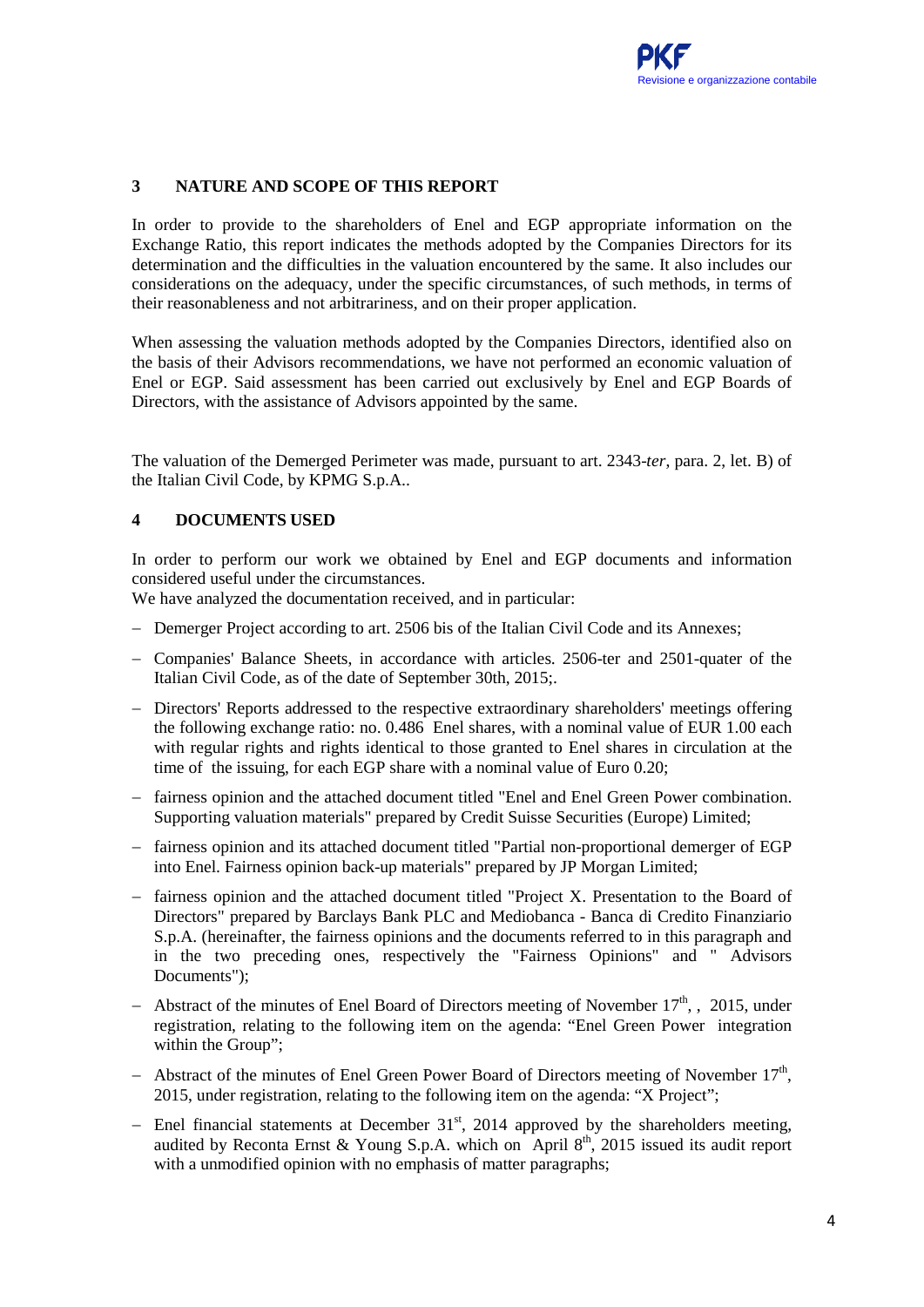- − Enel consolidated financial statements at December 31st, 2014 approved by the Board of Directors of the company, audited by Reconta Ernst & Young S.p.A. which on April 8th, 2015 issued its report with a unmodified opinion with no emphasis of matter paragraphs;
- − EGP financial statements at December 31st, 2014 approved by the company, audited by Reconta Ernst & Young S.p.A., which on April 8, 2015 issued its report with a unmodified opinion with no emphasis of matter paragraphs;
- − EGP consolidated financial statements at December 31st, 2014 approved by the Board of Directors of the company, audited by Reconta Ernst & Young S.p.A., which on April 8th, 2015 issued its report with a unmodified opinion with no emphasis of matter paragraphs;
- − the condensed interim consolidated financial statements of Enel and EGP at June 30th, 2015, subject of a limited review by Reconta Ernst & Young S.p.A., which on August 3rd, 2015, issued its report concluding that nothing came to their attention that caused them to believe that the financial statements mentioned above were not prepared, in all material respects, in accordance with the International Financial Reporting Standard applicable to interim financial reporting (IAS 34) as adopted by the European Union, with no emphasis of matter paragraphs;
- − Enel Business Plan 2016-2020 presentation approved by Enel Board of Directors on November 12th, 2015 ("Enel Business Plan");
- − EGP Business Plan 2016-2020 presentation approved by Enel Green Power Board of Directors on November 12th, 2015 ("EGP Business Plan ");
- − detailed information prepared by EGP and Enel management for the years 2016-2020 relating to the main economic-financial and operating assets of their respective groups (including the breakdown by main divisions / countries);
- − detailed information prepared by EGP and Enel management in relation to the main economic-financial and operating assets of the respective groups (including the breakdown by main divisions / countries) for the year 2015 ("pre-closing");
- − long-term economic-financial and operational assumptions prepared by Enel and EGP management for the years following those of their business plans;
- − data of net indebtedness and other balance sheet items at September 30th, 2015 used to estimate the economic capital value starting from the Enterprise Value (so called "Bridge-toequity"), including the allocation between countries and business units;
- − the number of Enel and EGP shares at the date of the Directors' Reports;
- − trend in market prices of Enel and EGP shares detected at different time intervals preceding the dates of October 1st, 2015 and October 27th, 2015 until December 2010, as well as other information regarding the aforementioned shares;
- − reports of financial analysts concerning Enel and EGP shares target prices;

The following additional documentation has been examined by us:

− information document relating to significant transactions with related parties concerning the non-proportional demerger of EGP in favor of Enel published by EGP and the opinion issued by EGP Related Parties Committee on November  $16^{th}$ , 2015;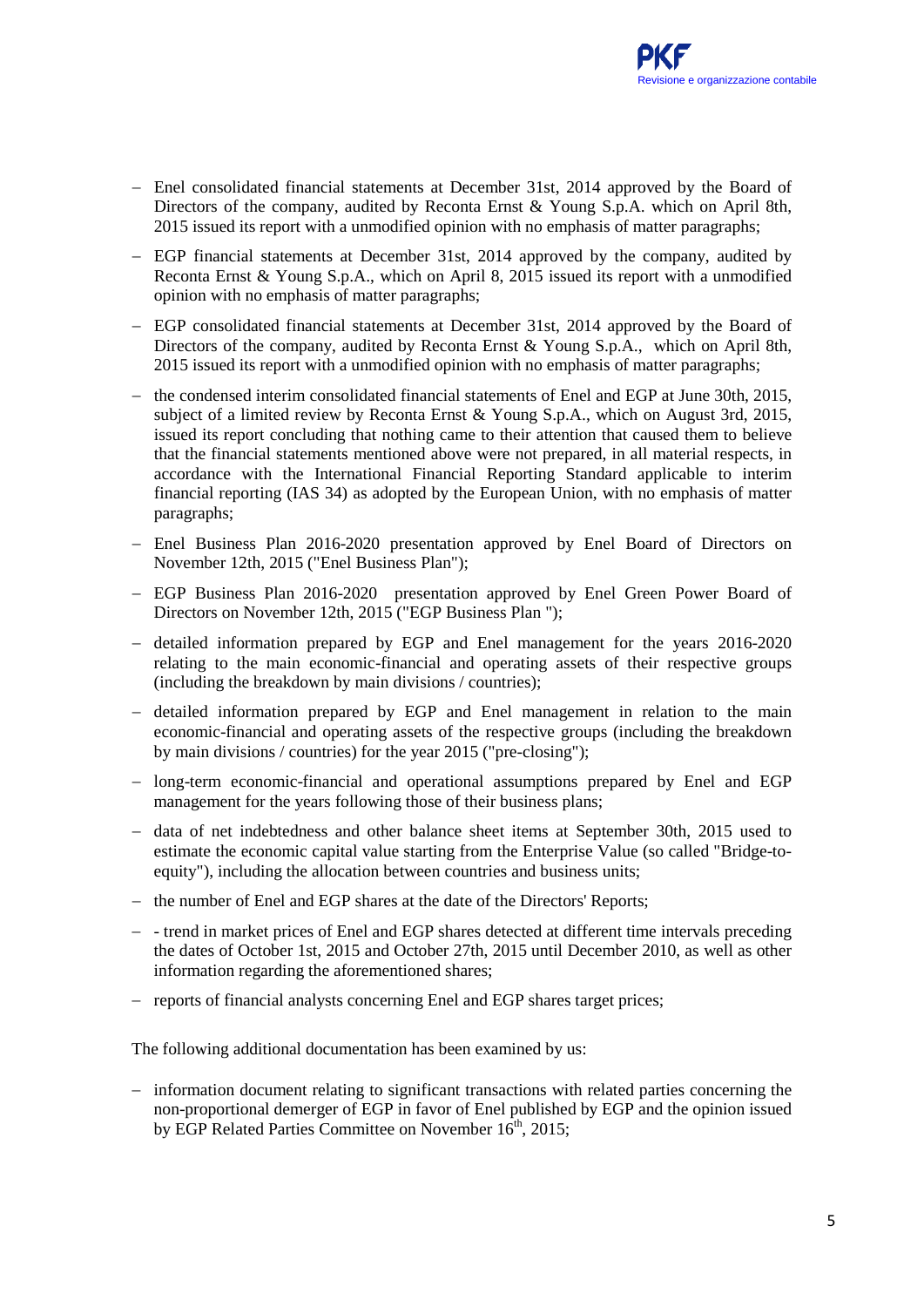- − fairness opinion prepared by Lazard srl and Prof. Enrico Laghi as OPC Committee Advisors;
- − market, accounting and statistics elements as well as all other information and documentation deemed useful for the purposes of this report.

We have also obtained confirmation that, to the best knowledge of the Companies management, there were no significant changes in the data and information considered in the conduct of our analysis, nor have occurred events that could alter the assessment made by the Company Directors as regards the determination of the Exchange Ratio.

## **5 VALUATION METHODS ADOPTED BY THE DIRECTORS TO DETERMINE THE EXCHANGE RATIO**

## **5.1 Premises**

The Company Directors, also on the basis of the recommendations of their Advisors, report that they have selected and applied valuation methods with the aim of reaching not just an estimate of the absolute values of the company being valued, but a uniform and comparable basis that, in addition to having established academic commentators and practical basis, allow to assess homogeneously EGP and Enel, in order to obtain comparable values when determining the Exchange Ratio.

In this context, Enel and EGP Directors, considering the specificities of the Companies and of their status of companies listed on regulated markets, report to have adopted a number of valuation methods, both analytical ones and market ones, which are not be analyzed individually, but are to be considered as an inseparable part of a single valuation process.

More specifically, Enel Board of Directors, for the purpose of determining the Exchange Ratio, used:

- The stock market prices method (see. Par. 5.2.1);

- The discounting cash flow or Discounted Cash Flow (DCF) method with a "Sum of the Parts" approach (see. Par. 5.2.2);

- The analysis of the exchange ratio implied in EGP and Enel securities target prices published by brokers and major investment banks (see. Par. 5.2.3).

EGP Board of Directors used, as main evaluation criteria, the following methods:

- The discounting cash flow or Discounted Cash Flow (DCF) method with a "Sum of the Parts" approach (see. Par. 5.5.1);

- The stock market prices method (see. Par. 5.5.2).

The analysis of the exchange ratio implicit in EGP and Enel securities target prices published by financial analysts was used as verification method (see. Par. 5.5.3).

The valuations of the Companies Directors were carried out with a standalone view, i.e. on the basis of business plans prepared separately by Enel and EGP without considering the Demerger effects.

In the following paragraphs from 5.2 to 5.4 the description of the valuation methods adopted by Enel Directors (par. 5.2), the summary of the results achieved (par. 5.3) and the valuation difficulties found (par.  $5.4$ ) by them will be given. Subsequently, in paragraphs from  $5.5$  to  $5.7$ ,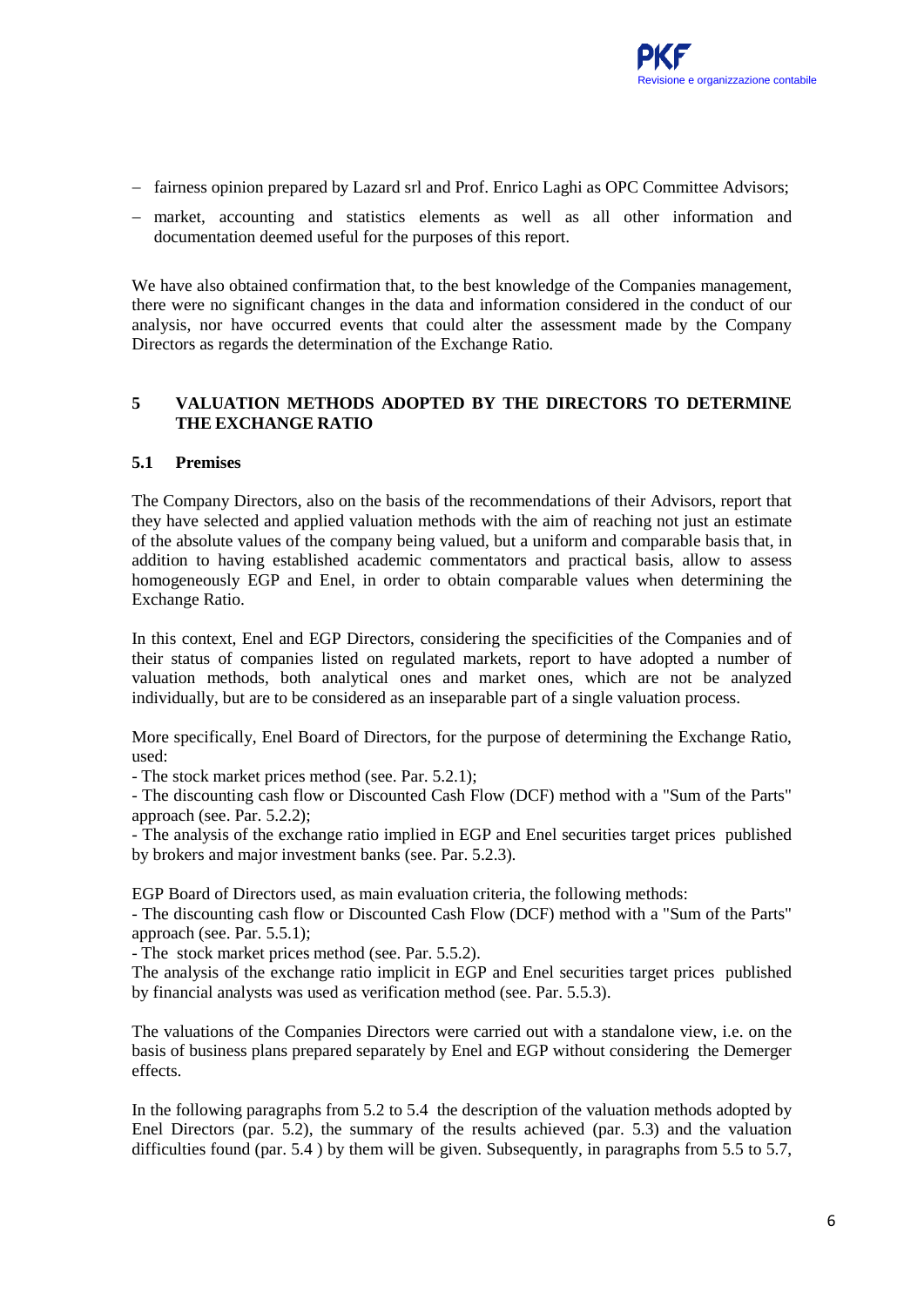the description of the valuation methods adopted by EGP directors (par. 5.5), the summary of the results achieved (par. 5.6) and the valuation difficulties found (par. 5.7) by them will be given.

#### **5.2 Valuation methods adopted by Enel Directors and description of the same**

#### *5.2.1 The stock market prices method*

Enel Directors report that the stock market prices method determines the value of the company being valued as market capitalization, resulting from the prices of its securities traded on regulated stock markets. In particular, the method under discussion is considered relevant for the valuation of listed companies in the event of significant liquidity of the securities under exam. According to Enel Directors Report, as the academic commentators and the professional practice suggest, in light of the potential short-term volatility, it is necessary to take into account the results inferable from the stock market prices through the calculation of averages over different time horizons.

As illustrated by Enel Directors in their report, the relationship between the market price (as supplied by FactSet database) at which Enel and EGP securities have been exchanged, allows to infer an implicit exchange ratio, according to the different time horizons considered.

Enel Board of Directors has also found that EGP and Enel stock market prices were significant, due to the levels of capitalization and liquidity of the same, of the extensive coverage of the search made by brokers and major investment banks as well as the presence of widespread share ownership at national and international institutional investors levels.

Enel Directors report that the application of the method of the stock market resulted in the observation of daily exchange ratios detected on the basis of Enel and EGP relative exchange values. Said exchange ratios were observed, as shown in Enel Directors Report, under various time periods before last September 30 (included) and last October 26 (included). These dates have been considered by Enel Board of Directors as Closing dates for the methods under discussion, because:

- on last October 1, Enel Board of Directors resolved to start the process of analysis and study of the operation under discussion;

- on last October 27, EGP and Enel market prices were significantly influenced by market speculations about a possible announcement relative to the transaction under discussion or to a similar transaction.

In relation to the average of the exchange ratios observed daily, Enel directors have considered the averages at 1, 3, 6, and 12 months from the date of the EGP listing. The choice of such reference periods, in addition to the observations on September 30 and October 26, 2015, has been determined - as the Directors of Enel explain - by the need to offset any short-term fluctuations arisen in the level of the quotations for the two securities, while giving at the same time adequate importance to the prices negotiated more recently.

#### *5.2.2 The cash flow discounting or discounted cash flow (DCF) method*

According to ENEL Directors Report, the evaluation method was adopted to reflect the operating cash flows that a company could generate in the future, and in order to grasp the respective specificity in terms of profitability, growth, risk level, capital structure and expected level of investments.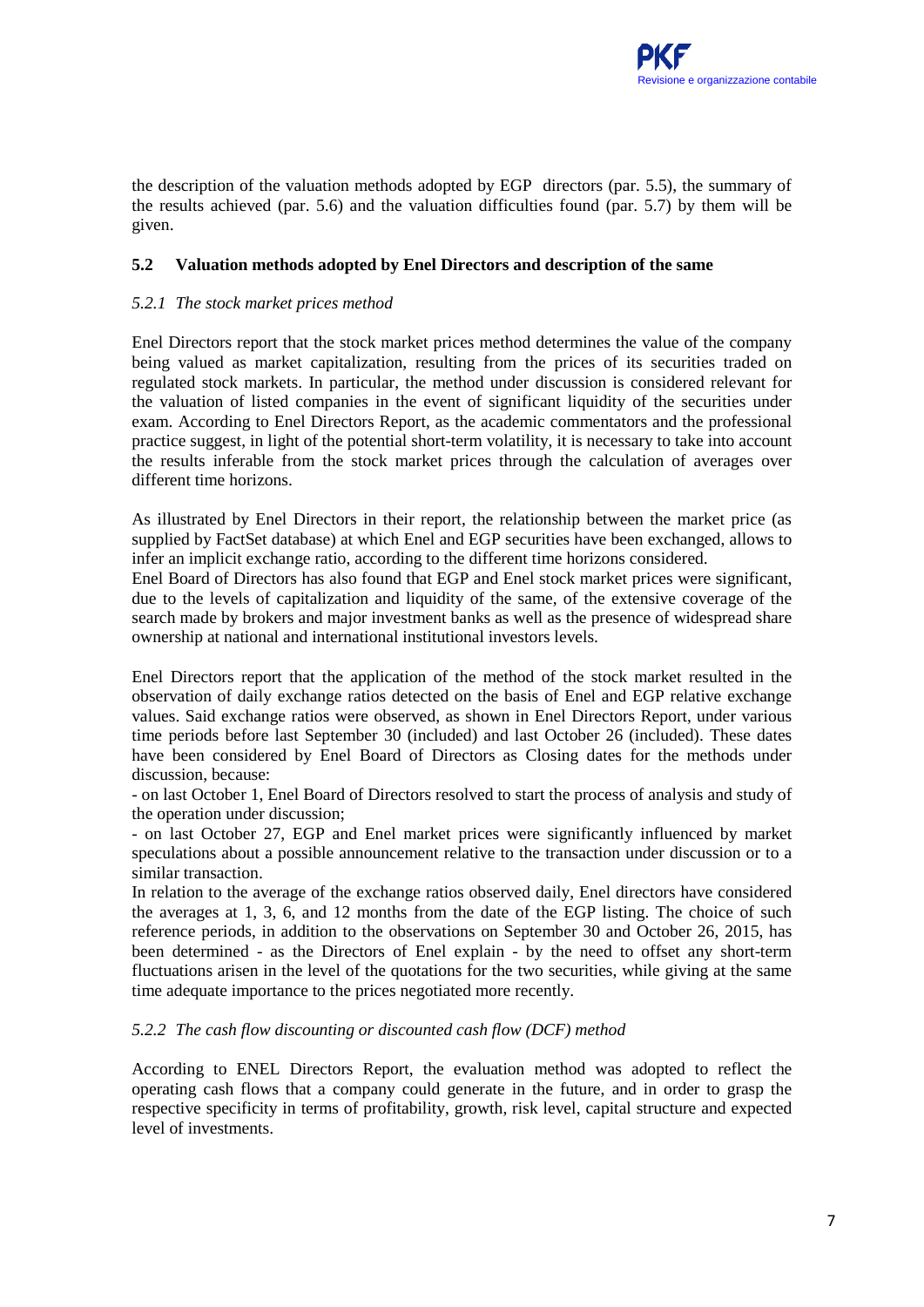

Under this method, the economic capital value of a company is estimated as the algebraic sum of:

a) the current value of "unlevered" operational cash flows expected by the respective Business Plans;

b) the terminal value;

c) the net financial debt, inclusive of severance pay and other employees benefits, relevant items of risks and charges funds and net deferred taxes (as a deduction);

d) the value of any ancillary or non-operational activities and of assets held for sale (to increase) as expressed by the following formula:

$$
W = \sum_{t=1}^{n} \frac{FC_{t}}{(1 + WACC)^{t}} + \frac{VT}{(1 + WACC)^{n}} - DF_{t0} + AC_{t0}
$$

where:

 $W =$  value of economic capital

 $FCt = annual "unlevered" operating cash flow expected in period t$ 

 $VT = Terminal value$ 

 $DF = Net$  financial debt, including severance pay and other employee benefits, relevant items of risks and charges funds and net deferred taxes, as of September 30, 2015

 $AC = Value$  of any ancillary or non-operational activities and assets held for sale

n = Number of periods of projection

WACC = Weighted average cost of capital

The "unlevered" operating flows of the explicit projection period are determined analytically as follows:

+ Earnings before interest and taxes (EBIT);

- Theoretical taxes on EBIT (net of adjustments for non-cash items considered part of the taxable base in the tax accounting);

+ Depreciation / non-cash provisions;

- Fixed investments;

+/- Changes in the net working capital.

The weighted average cost of capital (WACC) used to discount the expected cash flows and the terminal value is calculated as the weighted average of the cost of shareholders' equity and of the debt, with the following formula:

$$
WACC = Kd(1-t)\frac{D}{D+E} + Ke\frac{E}{D+E}
$$

Where:  $Kd = Cost of debt$  $Ke = Cost of risk capital$  $D =$ Debt capital  $E = Risk capital$  $t = Tax rate$ 

In particular, the cost of debt capital is the rate of long-term financing applicable to companies or economic activities with a similar risk, net of tax.

The cost of risk capital reflects instead the return expected by the investor, taking into account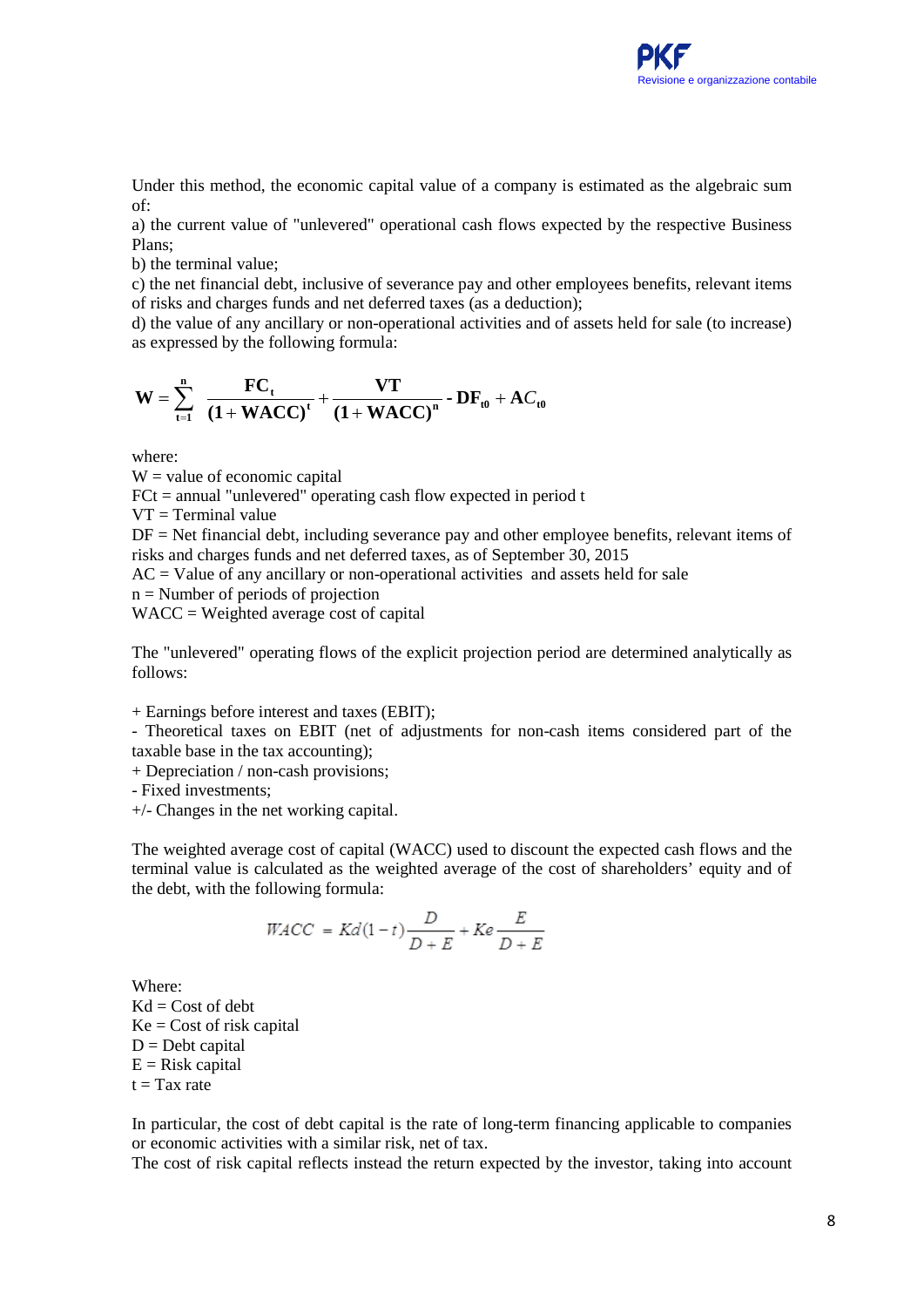the risk relative to the investment, calculated on the basis of the theory of the Capital Asset Pricing Model using the following formula:

$$
K_{\epsilon} = R_f + \beta (R_{\kappa} - R_f)
$$

where:

 $Ke = Cost of risk capital$ 

 $Rf =$  Expected rate of return on risk-free investments

 $\beta$  = Coefficient that measures the correlation between the expected returns on the considered investment and expected performance of the stock market of reference

Rm = Average return expected on equity investments in the stock market of reference

 $(Rm - Rf)$  = Return required by the stock market of reference  $(Rm)$  compared to risk-free investments (Rf).

As it is clear from Enel Directors Report, Enel Board of Directors in valuating Enel and EGP using the method under discussion, followed a "Sum of the Parts" approach. EGP and Enel value was then calculated as the sum of the values of the individual identifiable assets for each business area / country, as identified by the management of both companies, considering the same as economic entities autonomously increasable in value.

For the purpose of the enhancement of economic entities that make up the Company, Enel Directors evaluated the same by preparing specific DCF for each, using different assumptions and WACC and terminal value estimates consistent with the profile of the individual assets.

In particular, as to Enel, the Directors have used estimates of different WACC for each business area / country for which a detailed DCF was drawn up; Enel Board of Directors reports having made that distinction considering:

- specific expected rate of return on risk-free investments (Rf) and specific expected average return on equity investments in the stock market of reference of each country (Rm), in line with the different risk profile of each country;

- specific tax rate of each country (t);

- specific beta coefficient for each business area (β);

The WACC, as estimated by Enel Directors, results in a weighted average of approximately 6.6% and 6.8%.

As regards EGP, Enel Board of Directors used different WACC estimates for each country for which a detailed DCF was drawn up; as in Enel case, this differentiation has been made by Enel Directors considering:

- specific Rf and specific Rm, in line with the different risk profile of each country;

- specific tax rate of each country.

The WACCs as estimated by Enel Directors result in a weighted average of approximately 6.2%.

To determine the estimated terminal value, Enel Directors Report shows that the Directors have used specific assumptions for each business area / country (in the case of Enel) or for each country (in the case of EGP) for which a specific DCF has been prepared. Estimates of terminal value were processed by Enel Directors, taking into account the specific characteristics of each business / country and on the basis of data, parameters and assumptions discussed and shared with the management of the Company and, in particular, the following methods were used with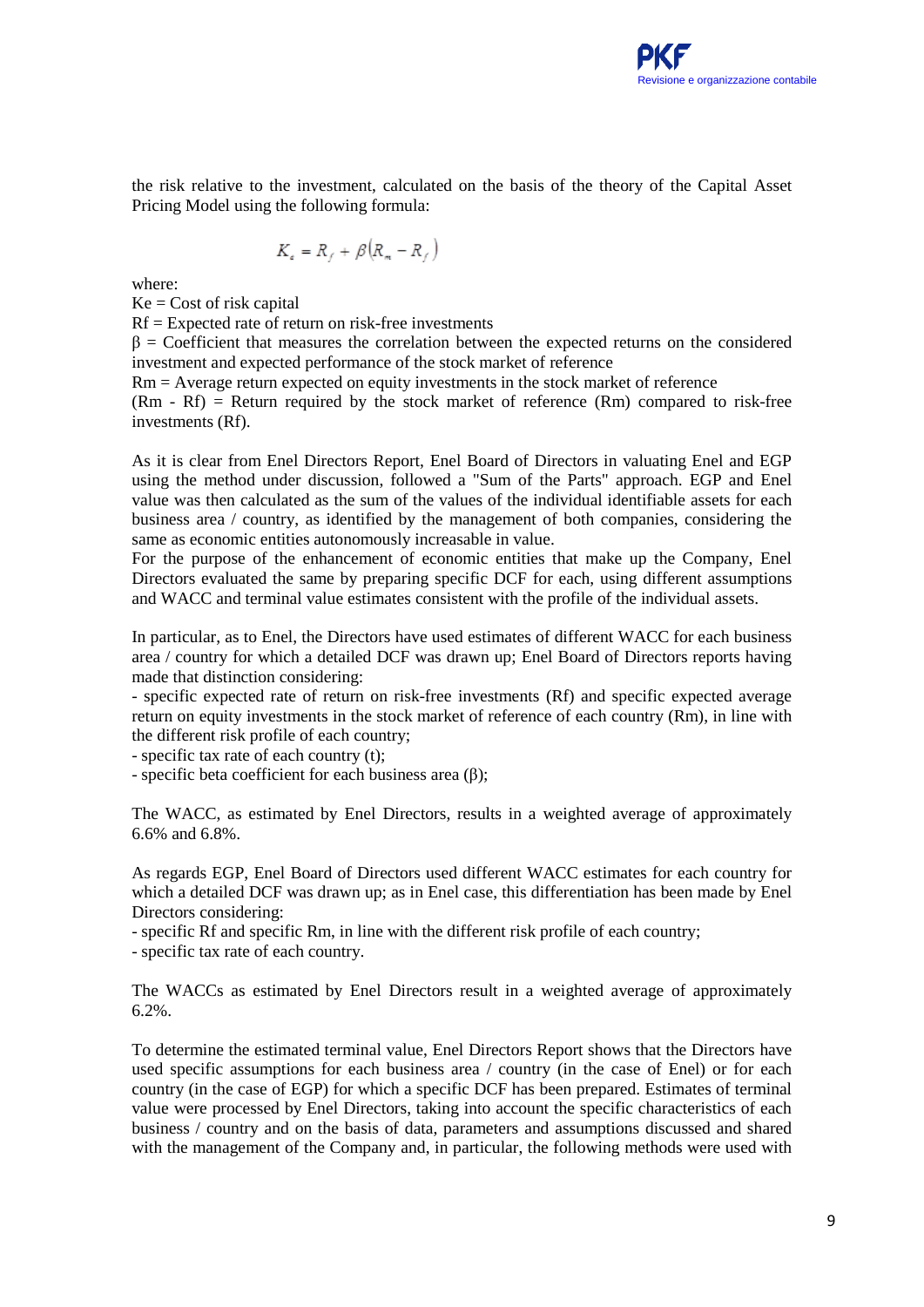reference to the main business lines / country:

- Enel: for distribution activities in Italy and Spain a multiple of net invested capital for regulatory purposes ("RAB"), in a range between 1.1x and 1.2x was used; for sales activities in Italy and Spain the method of the Annuity was considered, which assumes that the cash flow generated in the last year will be extended for a specific period of time; for the remaining assets of Enel, with the exception of EGP, the method of perpetual growth rate, with rates of long-term growth between 0.6% and 2.0% was used.

- EGP: the Salvage Value method or the amount recoverable at the end of a concession or at end of the useful life of a plant was used. This value, in practice, is often estimated as a percentage of the initial investment appropriately revalued. The method was applied for the useful weighted life of EGP plants in each country.

#### *5.2.3 The analysis of the exchange ratio implicit in the target price of EGP and Enel securities published by brokers and major investment banks*

Enel Directors Report shows that through said method the increases in value of the companies involved in the extraordinary operation, arising from researches published by brokers and leading national and international investment banks are compared in order to compare the relative target prices, obtaining an interval of the exchange ratio.

To apply said method, Enel Directors report in their report to have taken into account the researches published until October 26, 2015 both for Enel and for EGP, excluding any publications that refer to a potential extraordinary operation on EGP in order to prevent that such price targets do not reflect a standalone evaluation.

#### **5.3 Summary of the results of the application of the valuation methods adopted by Enel Directors**

Herein below the intervals of the exchange ratio, achieved by Enel Directors by applying the evaluation methods described in the preceding paragraphs are reported:

| <b>Evaluation Methods</b>     | <b>Exchange Rate Interval</b> |                |  |
|-------------------------------|-------------------------------|----------------|--|
|                               | <b>Minimum</b>                | <b>Maximum</b> |  |
| <b>Stock market valuation</b> | 0.42                          | 0.49           |  |
| <b>DCF</b> Sum of the Parts   | 0.42                          |                |  |
| <b>Brokers target prices</b>  |                               | J.58           |  |

## **5.4 Evaluation problems found by Enel Directors**

Under Articles 2506-*ter* and 2501-*quinquies* of the Italian Civil Code, for the purposes of the evaluation analysis described above, Enel Directors report to have found the following difficulties:

− the forecasts and estimates and economic-financial projections used for the evaluations have, due to their nature, a degree of uncertainty about the actual predictability of the expected future operating and earnings performance, including as regards possible changes in the context of reference;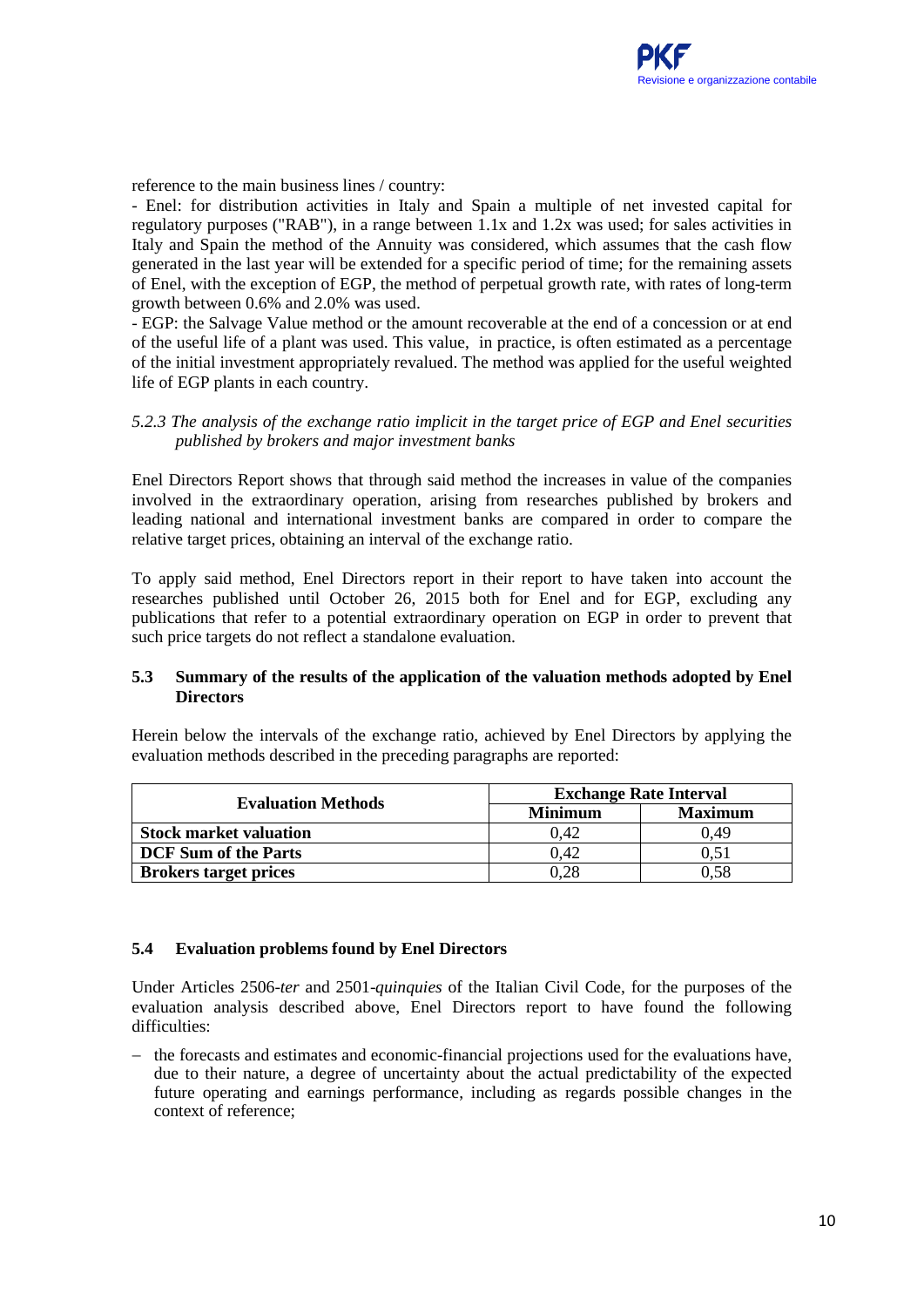- − high volatility of financial markets; in this respect it is stressed that the current international financial environment is marked by extreme volatility, with sometimes significant - and not predictable - impacts not only with reference to the market prices of the companies concerned, but also on the relevant assets and economic and financial substance;
- − assessment methods based on economic- financial projections are based on the standalone business plans approved by the respective Boards of Directors of the two companies certified by the respective auditors;
- − the application of the DCF method with a "sum of the parts" approach required the use of economic, financial and capital data for the individual business areas / countries in which the companies involved operate, complicating the allocation of items to individual business units / countries;
- − methods of a different nature, analytical or market, were applied, requiring the use of different data, parameters and assumptions. In applying these methods, Enel Board of Directors has considered the characteristics and limitations implicit in each of them, based on the national and international professional evaluation practices;
- − in the application of the target prices methods expressed by the financial analysts researches, reports published before the approval of the new Enel and EGP Business Plans have been taken into account, whose estimates and expectations may differ, even significantly, compared to the Business Plans recently approved by the respective Boards;
- − the Multiples Method the was considered irrelevant and unreliable given the limited comparability of the companies being evaluated with other listed operators, also in view of the significant number of minorities, as regards Enel

#### **5.5 The valuation methods adopted by EGP directors and the relative description made by the same**

## *5.5.1 Application of the discounted cash flow method (DCF) as main method*

EGP Directors notice that the DCF method determines the value of a company or an economic activity as a whole, on the basis of its ability to generate cash flows.

Said valuation method was adopted to grasp Enel Green Power and Enel specificities as regards profitability, growth, risk level and assets structure.

The DCF method was applied by EGP directors on the basis of the Sum of the Parts criterion, or the value of the economic capital of each of the two companies was determined as the sum of the values of the individual assets of the same, deemed as economic entities whose value can be increased autonomously .

In particular, this criterion is based on the assumption that the value of a company or an economic activity is equal to the current value of cash flows generated in the future. The equity value of a company or an economic activity is therefore equal to the sum of (i) the value of the expected cash flows discounted to present value and (ii) a terminal value of the company or of the economic activity, net of (iii) net financial debt, third parties interests and any further adjustments.

$$
W=\sum_{t=1}^n\ \frac{FC_t}{\left(1+WACC\right)^t}+\frac{VT}{\left(1+WACC\right)^n}-DF_{t0}
$$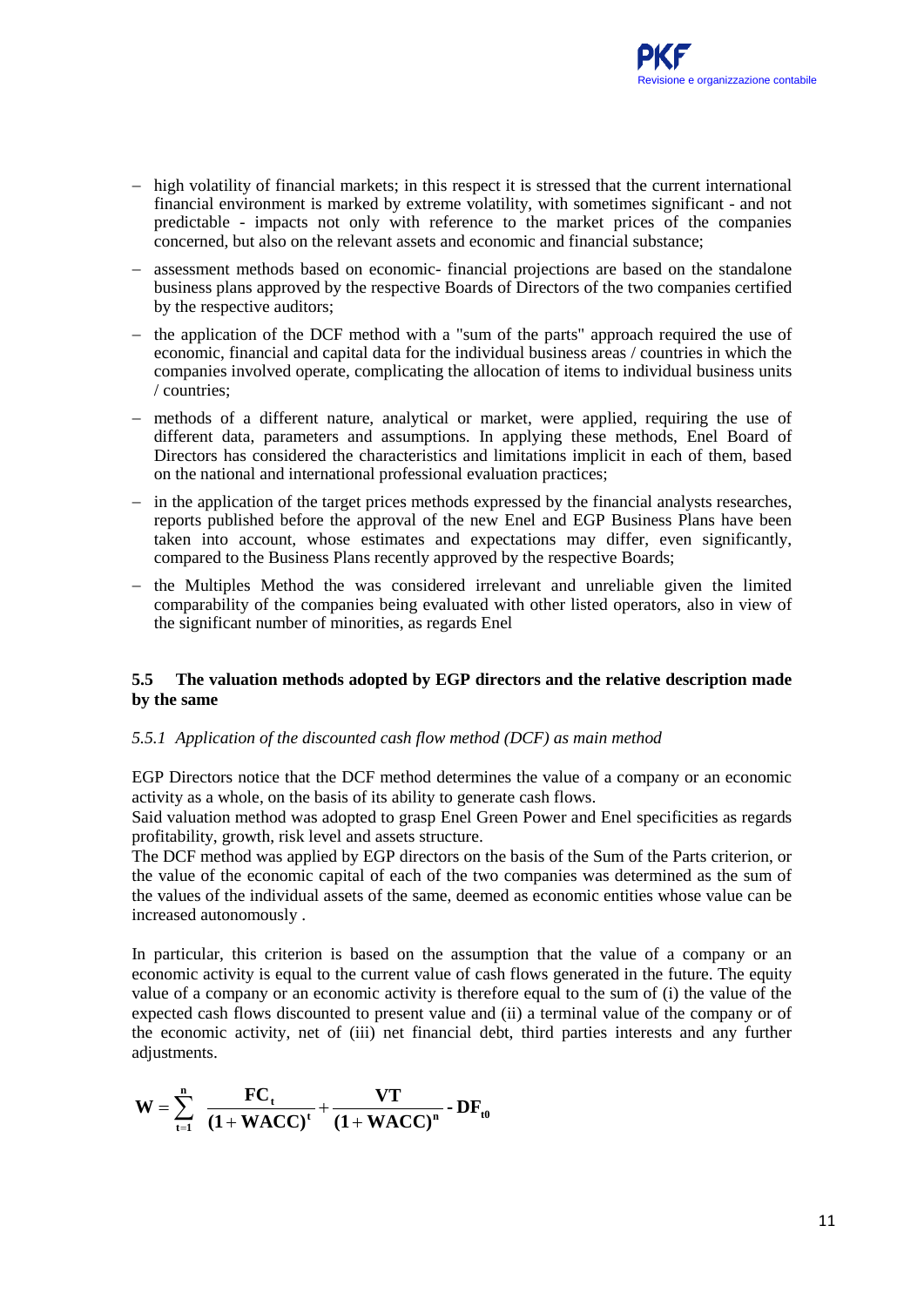#### Where:

 $W =$  value of economic capital  $FCt = annual cash flow expected in period t$  $VT = Terminal$  value  $DFt0 = Net financial debt, third parties interests and other adjustments at t moment equal to 0$ n = Number of periods of projection WACC = Weighted average cost of capital

The terminal value is the value of the company or of the economic activity subject to evaluation at the end of the projections period.

Upon calculation of the terminal value, with the purpose of reflecting the peculliarity of the acitivities under valuation (i.e. geographical, technological and regulatory), different methods where used such as the so called perpetual growth, the so called annuity (growth for a determined time interval) and the reference to the Regulated Asset Base (in case of regulated activities).

The terminal value obtained has been then dealt with as an additional cash flow and therefore used as all the ohter cash flows, at the weighted average cost of capital.

The weighted average cost of capital is the weighted average (on the basis of the financial structure of the company or of the economic activity) of the cost of the financing methods used (risk capital and debt capital, net of tax effects):

$$
WACC = Kd(1-t)\frac{D}{D+E} + Ke\frac{E}{D+E}
$$

Where:  $Kd = Cost of debt$  $Ke = Cost of risk capital$  $D =$ Debt capital  $E = Risk capital$  $t = Tax rate$ 

In particular, the cost of debt capital used is the rate of long-term financing applicable to companies or economic activities with a similar risk, net of tax effect. The cost of risk capital reflects instead the return expected by the investor, taking into account the risk relative to the investment, calculated on the basis of the theory of the so-called Capital Asset Pricing Model through the following formula:

$$
K_{\epsilon} = R_f + \beta (R_m - R_f)
$$

 $Rf =$  Expected rate of return on risk-free investments  $\beta$  = Coefficient that measures the correlation between the expected returns on the considered investment and the expected performance of the stock market of reference Rm = Average return expected on equity investments in the stock market of reference

 $(Rm - Rf)$  = Return required by the stock market of reference  $(Rm)$  compared to risk-free investments (Rf).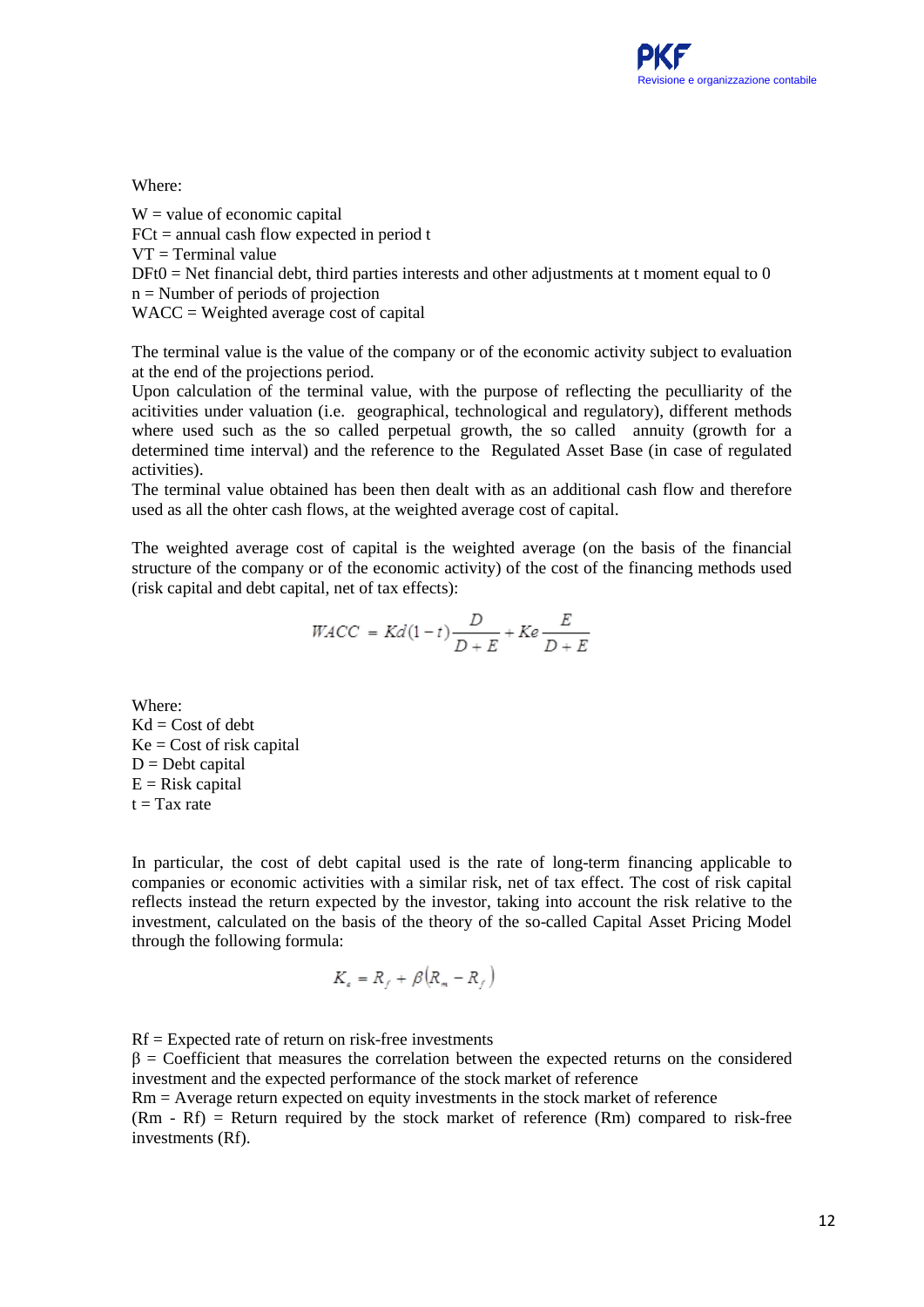In order to determine the weighted average cost of capital (WACC) EGP Directors identified specific parameters useful for country and business unit (generation, distribution and selling of electricity) in function of the specific characteristics of the assets under valuation.

EGP Board of Directors reports to have used the DCF evaluation method in order to capture the specificities of EGP and Enel in terms of profitability, growth, risk level and capital structure.

#### *5.5.2 The Stock Market prices method as the main method*

According to the EGP Directors Report, the Stock Market prices method enables the economic value of a company to be ascertained from the value attributed to it by the stock market in which the company's shares are traded.

The method consists of valuing the shares of a company on the basis of the market price at a certain date, or the average price of the shares recorded on the stock market where the shares are traded over certain time periods.

In this case EGP Directors point out that the choice of the time period over which to calculate the average price must enable a balance to be reached between the mitigation of any short-term volatility (which would make a longer time horizon preferable) and the need to reflect the most recent market conditions and the situation of the company to be valued (which could favour the most recent prices). Moreover, the time period selected should only include prices that are not influenced by news of the potential transaction or other information in the public domain (*"undisturbed"*).

With regard to the application of the Stock Exchange valuation method, EGP Directors Report shows that, both for Enel and EGP, the prices were not taken into consideration after October  $26<sup>th</sup>$ , 2015, that is the last day of the open market before the joint press release of the Companies by which, following press leaks, the latter made known to the market that a possible corporate merger of EGP's business within Enel was under consideration.

The application of the Stock Market prices method enabled EGP Directors to identify the minimum and maximum price of EGP and Enel shares in the twelve months before October  $26<sup>th</sup>$ , 2015.

With reference to EGP only, at the time of the market price analyses, EGP Directors also considered the premiums, compared to the market prices, paid out in specific merger transactions between a company operating in renewable energy and the respective parent company (specifically, EDF / EDF Energie Nouvelles and Iberdrola / Iberdrola Renovables). EGP Directors Report shows how the premiums seen in these transactions were applied to the *undisturbed* market prices, measured over certain time horizons, and how a price range for EGP shares was calculated that was then compared to the closing price of Enel shares recorded on October  $26<sup>th</sup>$ , 2015, for the purpose of obtaining a range of exchange ratio values.

#### *5.5.3 Analysis of the exchange ratio implicit in Enel and EGP target prices published by brokers and the main investment banks as a control method*

This method consists in analysing the *Target Price* of the research analysts that cover EGP and Enel shares.

As with the analysis of stock market prices, the results deriving from the application of the method in question emerge from a different logical process to that applied to traditional valuation methods, that is, based on the explicit assumptions of the evaluator regarding the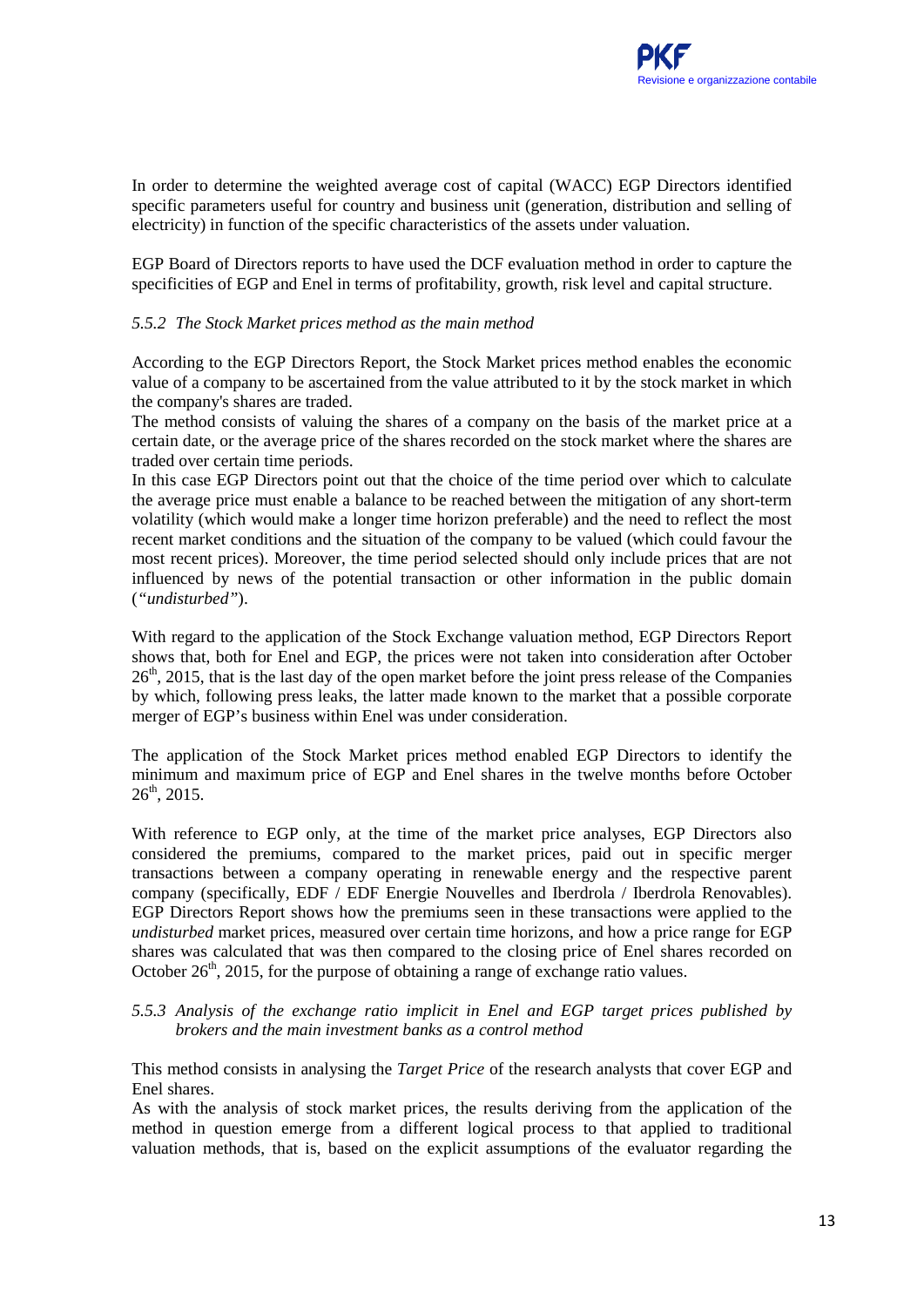expected future flows, the time scale and the level of risk to the current and perspective capital. EGP Directors nevertheless state that the analysis of the *Target Price* by the analysts is an indication of the value of a company whose shares are listed on the stock market, in that they complete the framework of valuation references.

As with the valuation approach adopted at the time of the application of the stock market methods, EGP's Directors did not consider the researches made available by brokers after October  $26<sup>th</sup>$ , 2015, either in relation to Enel or EGP shares.

## **5.6. Summary of the results arising from the application of the valuation methods adopted by EGP Directors**

The periods for the Exchange Ratio that EGP Directors obtained by applying the valuation methods described in the previous paragraphs are given below:

| <b>Valuation Methods</b>                                                               | <b>Exchange ratio</b> |                |  |
|----------------------------------------------------------------------------------------|-----------------------|----------------|--|
|                                                                                        | <b>Minimum</b>        | <b>Maximum</b> |  |
| <b>Discounted Cash Flow</b>                                                            | 0.37                  | 0.54           |  |
| <b>Stock Market valuation</b>                                                          | 0.38                  | 0.51           |  |
| <b>Stock Market valuation with reference to</b><br>premiums in comparable transactions | 0.47                  | 0.52           |  |
| <b>Brokers target prices</b>                                                           | 0.28                  | 0.57           |  |

## **5.7 Valuation difficulties encountered by EGP Directors**

In accordance with articles 2506-*ter* and 2501-*quinquies* of the Italian Civil Code for the purpose of carrying out the valuation analyses described above, EGP Directors report the following difficulties:

- − the forecast data, the estimates and economic-financial projections used for the purposes of the respective valuations are, by their nature, uncertain as regards the effective predictability of the operating performance and expected future income, including possible variations in the context of reference;
- − the high volatility of the current context in the financial markets, which are susceptible to significant changes with potential impact on some valuation amounts including, by way of example, the parameters used for the calculation of the WACC;
- − the "sum of the parts" approach used in the DCF method made it necessary to carry out a complex allocation of certain economic, financial and equity amounts to the individual assets subject to valuation;
- − trading in Enel and EGP shares displays a varying degree of liquidity, preventing the uniform application of the Stock Exchange valuation method;
- − in applying the objective price method used for researches by financial analysts, the reports published before the approval of the new Enel Business Plan and the new EGP Business Plan and the estimates and expectations could be different, even significantly, compared to Enel and EGP Business Plans recently approved by the respective Boards of Directors;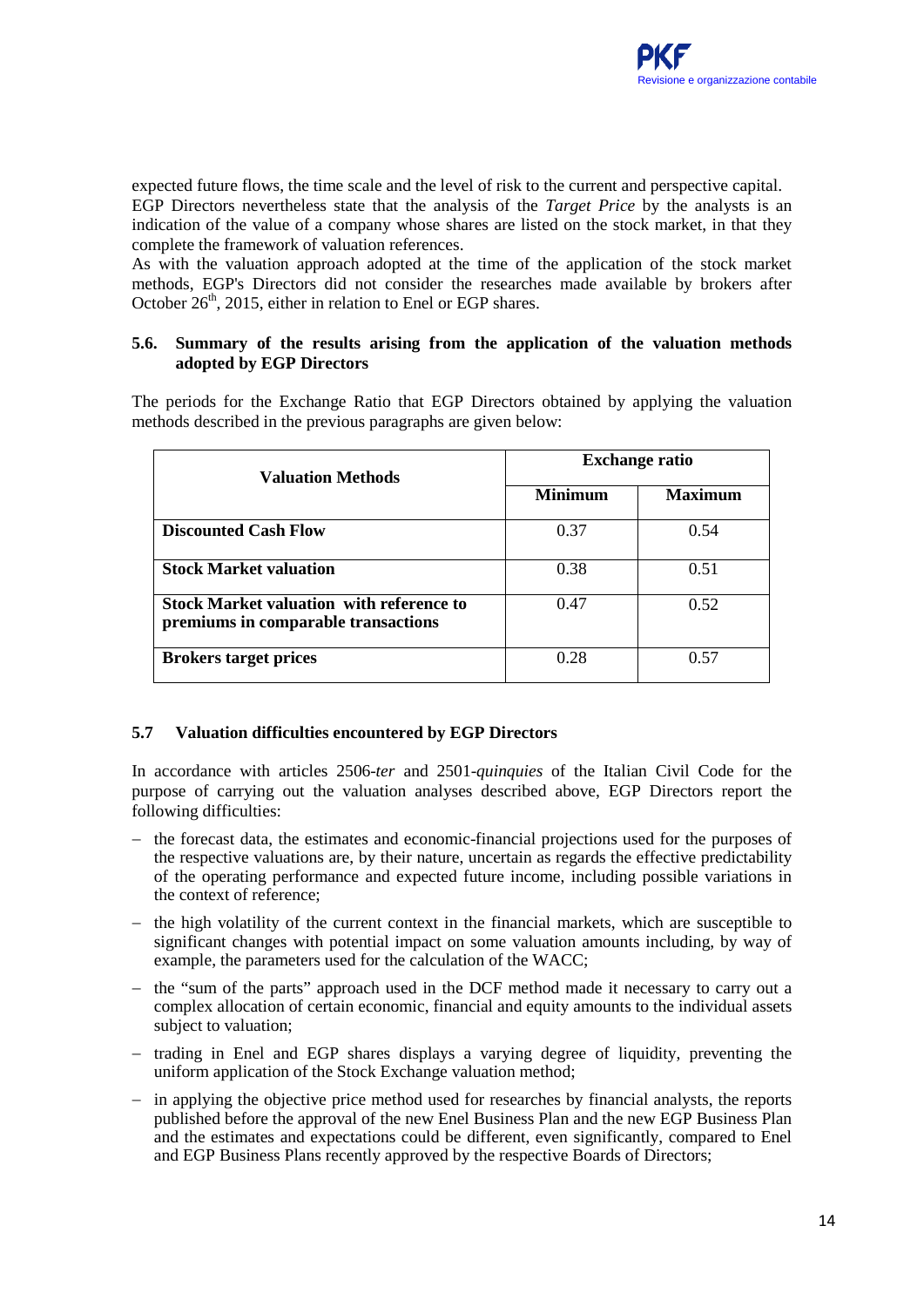− the methods based on the stock market multiples or deriving from comparable transactions were not judged to be relevant since the innate comparability of the companies involved in the transaction is invalidated by differences that mostly concern the regulatory context, the duration and characteristics of incentives, the different geographical and technological mix and the development projects regarding installed capacity.

# **5.8 The Exchange Ratio**

On the basis of the valuation methods described above, on November  $17<sup>th</sup>$ , 2015 the Boards of Directors of Enel and EGP, considering the share values as determined above and the consequent range of share exchanges, after having examined and incorporated the valuations and the Fairness Opinion of the respective Advisors and, as with EGP, having taken note of the favourable reasoned opinion of the Related Parties Committee, approved the following Exchange Ratio between EGP shares and Enel shares, which is within all the valuation ranges indicated in the previous paragraphs 5.3 and 5.6:

#### **0,486 Enel Shares with a nominal value of 1 euro for each EGP share with a nominal value of 0,20 euros.**

No cash adjustments are envisaged.

## **6 WORK CARRIED OUT**

In performing our task, we have carried out the procedures required for the correct exectuion of the task according to the consolidate practice, and in particular, we have:

- − analysed the Demerger Plan and the respective attachments;
- − carried out a critical reading of the Directors Reports, in addition to the Fairness Opinion and the Documents of the Advisors appointed by the Boards of Directors of Enel and EGP in order to check the uniformity of the procedures followed by the Company Directors in determining the Exchange Ratio, as well as the uniformity of the application of the valuation methods;
- − analysed, on the basis of the discussions with the Management of the Companies and their respective Advisors, the work carried out by them to identify the Exchange Ratio determination criteria in order to confirm their suitability and that, under the circumstances, they are reasonable, justified and not arbitrary;
- − confirmed, with the results given in this report, that the reasoning of the Directors of both Companies does not contradict the valuation methods adopted by them for the purpose of determining the Exchange Ratio;
- − considered the elements required to ascertain that these methods were technically suitable, under the specific circumstances, for determining the Exchange Ratio;
- − checked the consistency of the data used against the sources of reference and the documents used, described in the previous paragraph 4;
- − checked the mathematical accuracy of the calculation of the ranges of exchange ratios identified by the Directors of the Companies by applying the valuation methods selected by them;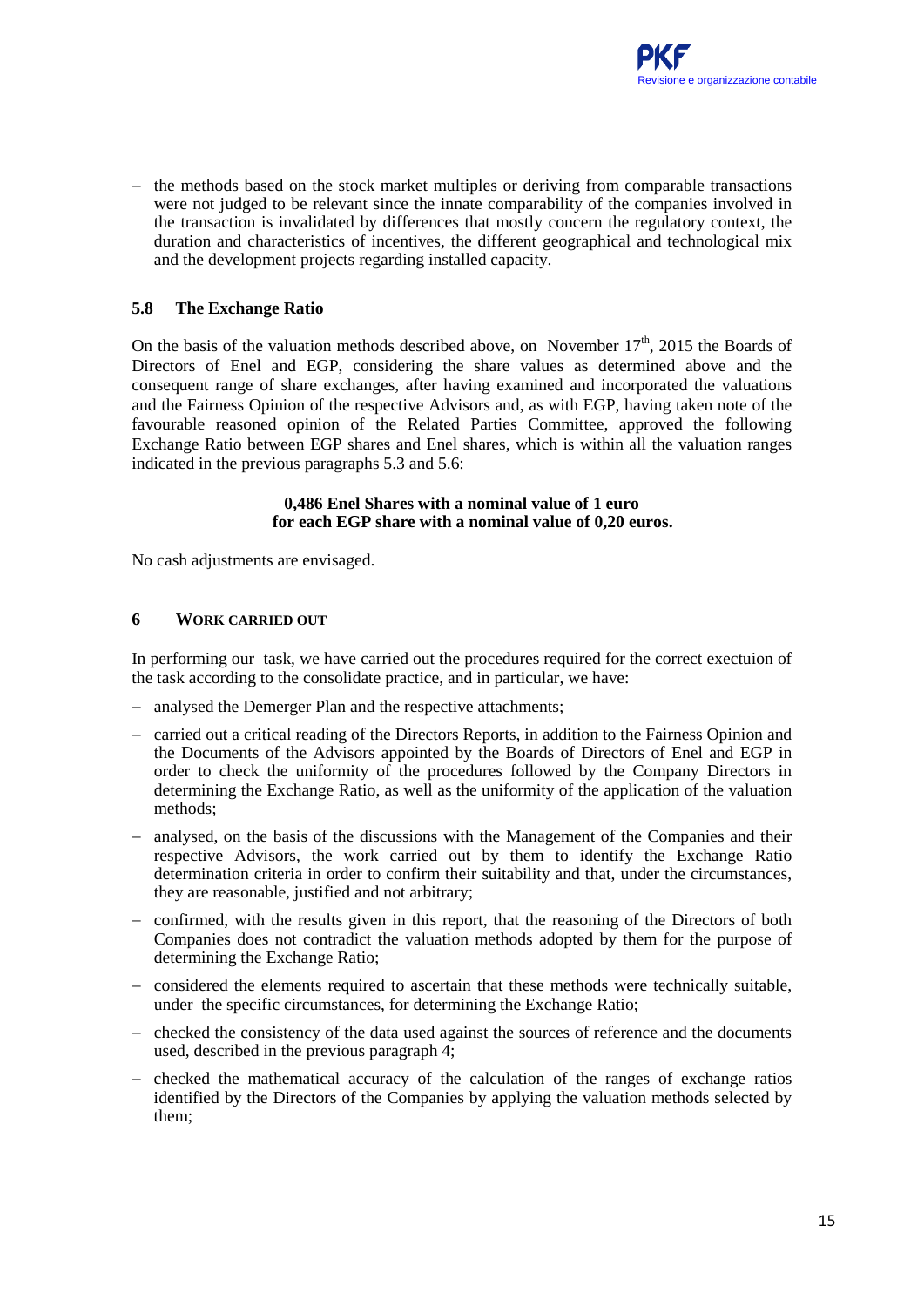- − carried out independent sensitivity analyses of the methods adopted by the Boards of Directors for the valuation of Enel and EGP, with the aim of checking how much the results could be influenced by variations in the valuation assumptions and the parameters used;
- − carried out independent analyses on the trends in the stock market prices of Enel and EGP over different time periods, and checked the accuracy of the Directors calculations;
- − through discussions with the Managements of the Companies and their respective Advisors, gathered information concerning events after the provision of the Reference Situations, and obtained specific, express representations that, as far as the administrative bodies were concerned, no significant variations had occurred, nor facts and circumstances that would make significant changes to the data and the information taken into consideration in conducting our analyses, nor did any events occur that would change the valuations of the Directors in determining the Exchange Ratio.

The aforementioned activities were carried out to the degree deemed necessary for the purposes of the engagement, indicated in the previous paragraph 3.

#### **7. COMMENTS AND CLARIFICATIONS ON THE SUITABILITY OF THE VALUATION METHODS ADOPTED BY THE DIRECTORS TO DETERMINE THE SHARE EXCHANGE RATIO**

With reference to this engagement, we consider it appropriate to underline that the main purpose of the Directors decision-making procedure was the estimate of the economic values regarding Enel and EGP, carried out through the application of uniform criteria for the purposes of obtaining values for comparison.

In the valuations for demerger transactions, in fact, the ultimate purpose is not so much the determination of the absolute values of the economic capital of the companies concerned, but rather the identification of values for comparison when determining the Exchange Ratio.

For this reason, the valuations for demerger transactions have significance as relative figures and cannot, by themselves, be taken as estimates of the absolute value of the companies with regard to the various operations.

The Directors accurately fixed the Exchange Ratio to be submitted to the approval of the respective Shareholders General Meetings, identifying it within the range of values determined with the aid of their respective Advisors.

The final determination of the Exchange Ratio by the Directors, considered also the contractual dynamics between the parties as underlined in the resolutions of the Boards of Directors of November  $17<sup>th</sup>$ , 2015, set the level at 0,486 Enel shares for every 1 EGP shares. On said value the Advisors issued the fairness opinions and the Advisors Documents summarized in para. 4.

The Reports provided by Enel and EGP Directors to illustrate the Demerger transaction indicate the methods adopted by the same, with the aid of their respective Advisors, and the results obtained for each of these for the purposes of determining the Exchange Ratio.

In this regard, we express below our considerations on the suitability in terms of reasonableness and non-arbitrary nature of the valuation methods adopted by Enel's and EGP's in determining the Exchange Ratio, as well as their correct application.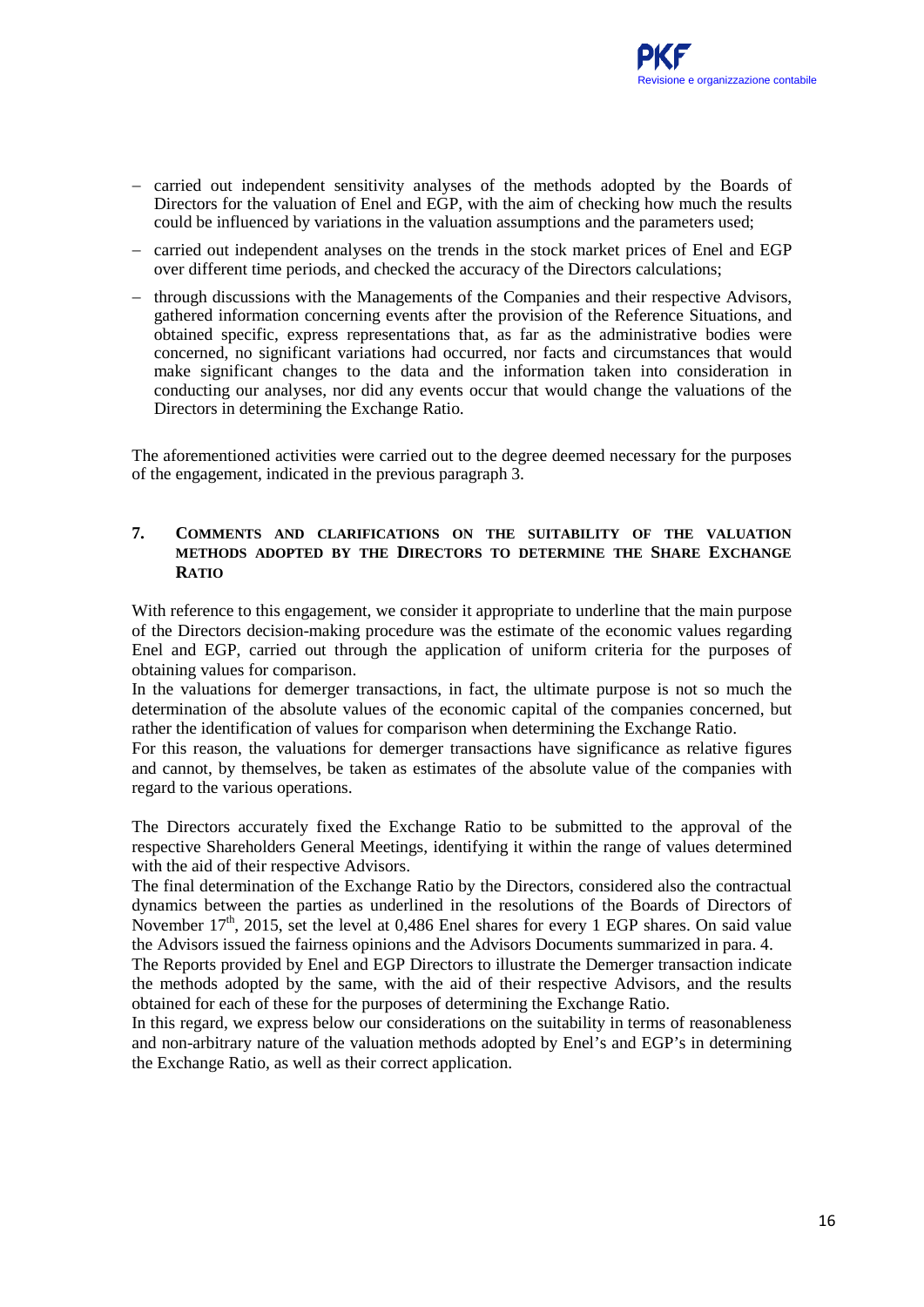- The overall methodological approach adopted by the Directors is in line with valuation practices and the prevailing professional technique. The valuation of Enel's and EGP's economic capital was carried out by the Boards of Directors for the specific purposes of the transaction in question, using commonly accepted methods that are widely shared in professional practice.
- In the application of the valuation methods selected by them, the Directors have properly considered the characteristics and limits implicit in each, on the basis of the professional valuation techniques normally followed both nationally and internationally.
- The Companies were valued using multiple methods, in accordance with an approach widely accepted in professional practice since it enables the estimated relative values for each Company to be verified. In particular, the adoption by the Directors of multiple methods enabled them to achieve considerable analytical coverage which led to the identification of a range of exchange ratios, also confirmed by the Fairness Opinion and the Advisors Documents.
- As mentioned, in consideration of the specific characteristics of the transactions, the Boards of Directors carried out valuations of the Companies from the perspective of expressing an estimation of their values, giving prominence to the uniformity and comparability of the criteria adopted. The valuation criteria selected by the Boards of Directors are therefore underpinned by a principle of uniform valuation that is able, at the same time, to consider the specific characteristics of the individual companies involved. In this context, the choice made by the Boards of Directors appears, under the circumstances, to be reasonable and not arbitrary.
- The valuation of Enel and EGP were carried out by the Directors from a standalone point of view, that is, irrespective of any considerations concerning the impact of any operational, financial or other kind of benefit expected from the Demerger. These possible benefits, while susceptible to generating incremental value, do not influence the definition of the relative value of the Companies for the purposes of determining the Exchange Ratio. This choice was reasonable and appears to be in line with the consolidated guidance of the best corporate doctrine and with the established practice for this type of transaction.
- In the case in point, Enel Directors decided to use several methods (the Stock Market valuation method, the DCF method with the sum-of-the-parts approach and the financial analysts target prices method), giving them equal weight, which removed the need to identify criteria of relative importance, or the use of verification methods. EGP Directors instead decided to use, for each of the companies being valued, two main methods (DCF with the sum-of-the-parts approach and the Stock Market valuation method) and a verification method (financial analysts target prices method). Both approaches seem reasonable and are used equally in professional valuation practice.
- The choice of the Directors of both Companies to adopt, for the purposes of their respective valuations, both economic-analytical criteria and market criteria, appears reasonable and not arbitrary under the circumstances. The analytical type and market methods are currently the most widely applied, in consideration both of the solidity and consistency of the underlying theoretical principles and the greater familiarity among investors, experts and international observers.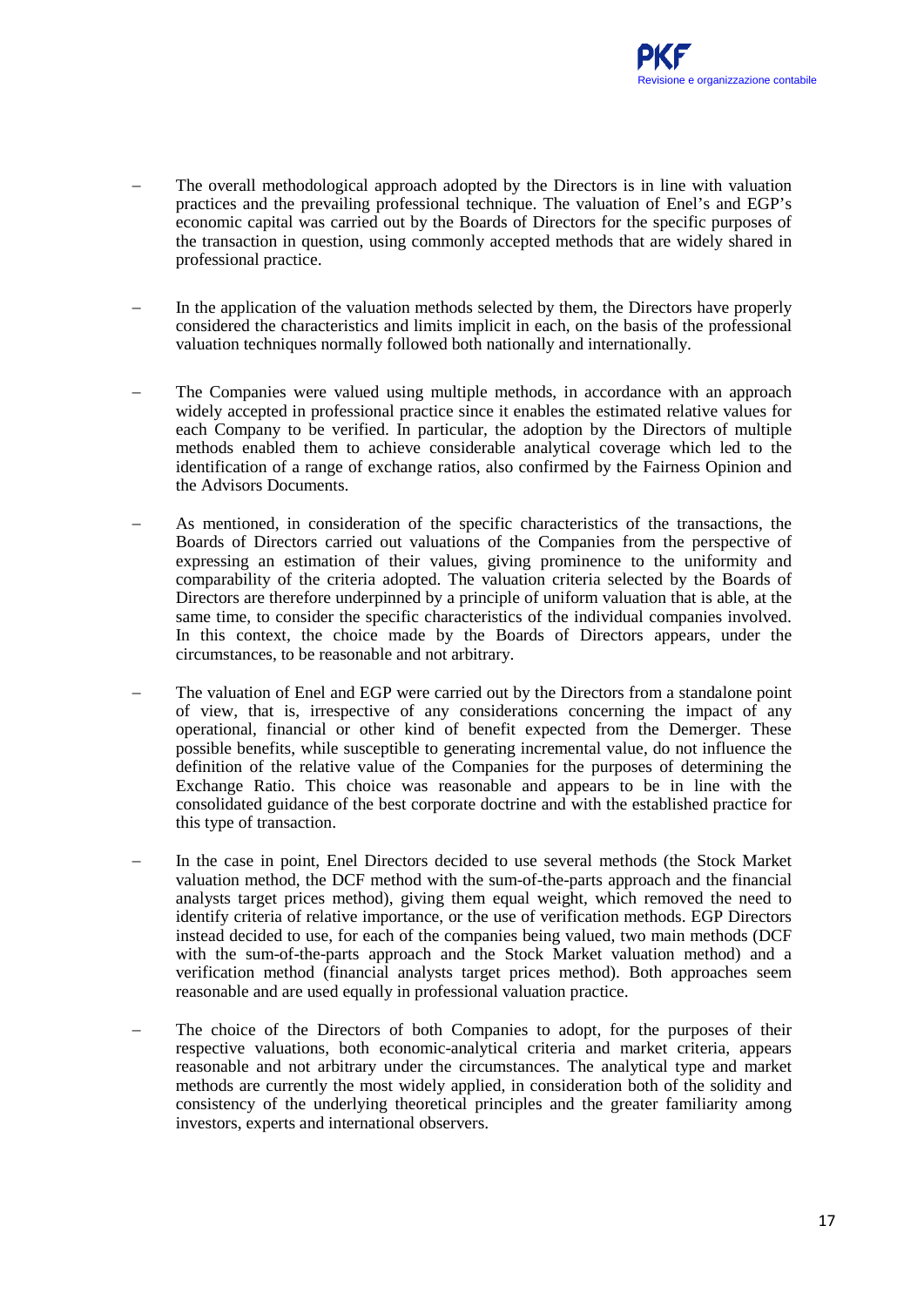- The use by the Directors of the DCF method to value both Companies is in line with current practices and professional technique. The DCF method is widely used in international corporate practice and is one of the methods based on forecast cash flows, recognised by the academic commentators and the generally accepted valuation principles. In this regard, a summary of the theoretical characteristics of the valuation method in question and the choices made for the identification of certain parameters are given in the Reports of both Boards of Directors. The Directors' decisions in this regard were checked by us, including on the basis of the detailed documentation made available by the Directors and their respective Advisors, and were appropriate from a technical and logical point of view.
- The DCF method was applied by both Boards of Directors based on the so-called sum-ofthe-parts criterion ("*SOTP*"): the value of the economic capital of each of the two Companies was therefore determined by the Directors as the sum of the values of its individual assets, regarded as independently valued economic entities. The valuation of the various economic entities was then carried out by the Directors through the provision of appropriate DCFs for each of them, using various assumptions and WACC and Terminal Value estimates, in line with the profile of the individual assets. This approach, often adopted for the valuation of companies operating in various areas of business or asset classes since it enables the respective specificities to be fully taken into account, appears appropriate and in compliance with the principles laid down by the best academic commentators. Enel and EGP Directors and their respective Advisors used a timescale of ten years for the projections in the Business Plan, adopting a uniform approach in the application of DCF to both Companies.
- The reference to the Stock Market valuation method, identified by the Directors of both Companies as the main method, is commonly accepted and used at the national and international level, and is in line with the established professional practice, when dealing with companies whose shares are listed on regulated markets. In effect, the Stock Market prices are usually an essential parameter for the valuation of listed companies. The stock market prices, in fact, in an efficient market, express the value assigned by the market to the shares being traded and consequently provide significant indications concerning the value of the company to which the shares refer, since they reflect the information available to analysts and investors, as well as their expectations for the economic and financial progress of the company.
- In applying the stock market method to the case in point, the Directors of the two Companies used values found over time periods of different lengths, starting with reference dates preceding those of the respective Reports. Enel Board of Directors analysed the trend in Enel and EGP shares over various time periods before October  $1<sup>st</sup>$ , 2015 (the date when Enel Board of Directors resolved to start the process of analysis and study of the operation) and October  $27<sup>th</sup>$ , 2015 (the date of the joint press release of the Companies following the spreading of rumours on the market concerning a possible Demerger or similar operation). In turn, EGP Board of Directors analysed the trend in Enel and EGP shares over different time periods before October  $27<sup>th</sup>$ , 2015, the date of the aforementioned joint press release by the Companies. The choice of the Directors to conduct their analyses over different time periods using different reference dates in order to consider only so-called undisturbed time periods, and so not influenced by news of the operation spreading around the market, appears in line with the best academic commentators and valuation practices and should therefore be considered reasonable and not arbitrary.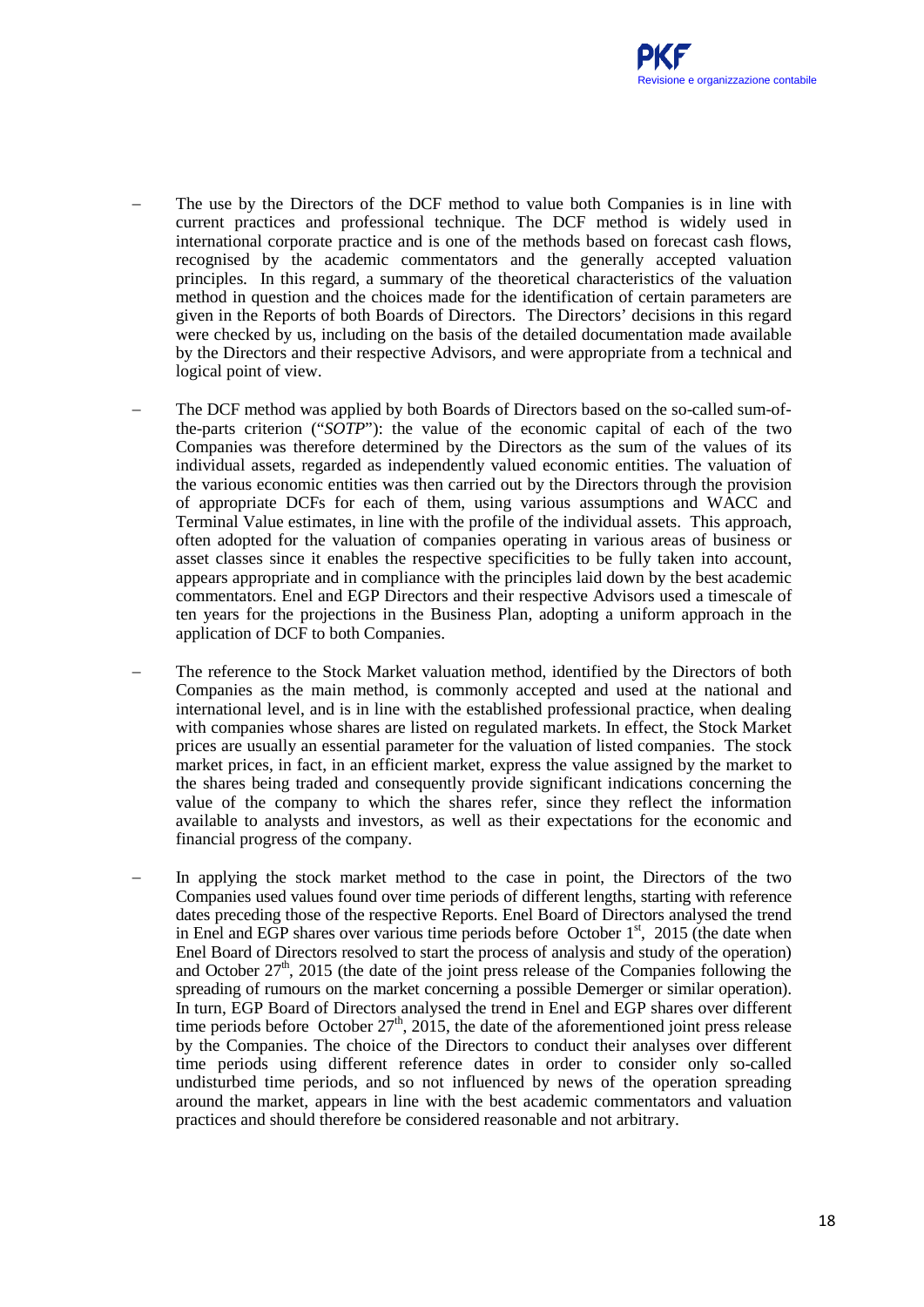- From the perspective of the length of the time periods taken as reference for the purpose of finding the average Stock Market price, it is emphasised that the Directors of the Companies took different approaches.
- Specifically, Enel's Directors took as reference the implicit exchange ratios found daily on the basis of the respective Enel and EGP share prices on the Stock Market. These implicit exchange ratios were observed (i) as accurate values on the days of September  $30<sup>th</sup>$ , 2015 and October 26<sup>th</sup> 2015; (ii) as averages at 1, 3, 6 and 12 months starting from the dates indicated in (i); (iii) as averages, starting from the dates indicated in (i) at the date of EGP's listing in November 2010. For information, the values of the implicit exchange ratio found by the Directors over the aforementioned time periods are given in the table below:

| Date of reference | Peak  | month<br>average | 3 month<br>average | 6 month<br>average | 12 month<br>average | Average from<br><b>IPO</b> |
|-------------------|-------|------------------|--------------------|--------------------|---------------------|----------------------------|
| 30 September 2015 | 0.42x | 0.42x            | 0.43x              | 0.42x              | 0.44x               | 0.49x                      |
| 26 October 2015   | 0.44x | 0.43x            | 0.43x              | 0.42x              | 0.44x               | 0.49x                      |

The lower  $(0.42x)$  and higher  $(0.49x)$  values among those found in the aforementioned surveys, shown in grey in the above table, were identified by Enel's Directors as the limits of the Exchange Ratio range with regard to the Stock Market valuation method.

The choice of ENEL's Directors with regard to these reference periods, indubitably broad compared to those usually found in professional practice, especially the upper part of the range, was justified by the need to neutralise any short-term fluctuations in the level of the prices of the two shares, giving at the same time suitable importance to the prices in more recent trading. Enel's Directors, in fact, deemed that the entire time period was relevant for the purpose of identifying the Exchange Ratio range, starting from November 2010 when EGP's listing began. In our opinion, this decision can reasonably be attributed, under the circumstances, to the need to consider the effects of the Demerger with regard to EGP's shareholders, other than Enel, taking account of the original IPO.

- With reference to the methods selected by EGP's Directors as part of the Stock Market valuation method, it is noted that they observed the trends in the official price of Enel and EGP shares over the 12 months before October  $27<sup>th</sup>$ , 2015. On the outcome of the analysis, Directors took as reference the minimum  $(0.38x)$  and maximum  $(0.51x)$  values of the implicit exchange ratios recorded daily over the aforementioned time period of reference. The choice of method by EGP Directors with the aid of their Advisors is commonly found in valuation practices for these types of transactions and is also justified on the basis of the need to reach a balance between mitigation of any short-term volatility, which would make a longer timescale preferable, and the need to reflect the most recent market conditions and the situation of the company to be valued, which would favour the most recent prices.
- With reference solely to the valuation of EGP, as part of the analysis of the market prices, EGP Directors decided to consider also the premiums, compared to the market prices same, paid out in two previously selected transactions deemed comparable with the one in question, as the results of a merger between the company operating in the renewable energy sector and the respective parent company with diversified assets in the energy sector (specifically, EDF / EDF Energie Nouvelles and Iberdrola / Iberdrola Renovables). EGP Directors applied the premiums seen in these transactions to the undisturbed market prices of EGP shares measured over time periods of 1 (premiums found by the Advisors Mediobanca and Barclays respectively of 13.1% - 13.3%) and 12 months (premiums found respectively of  $27.1\%$  -  $21.3\%$ ) The price range obtained by applying the premiums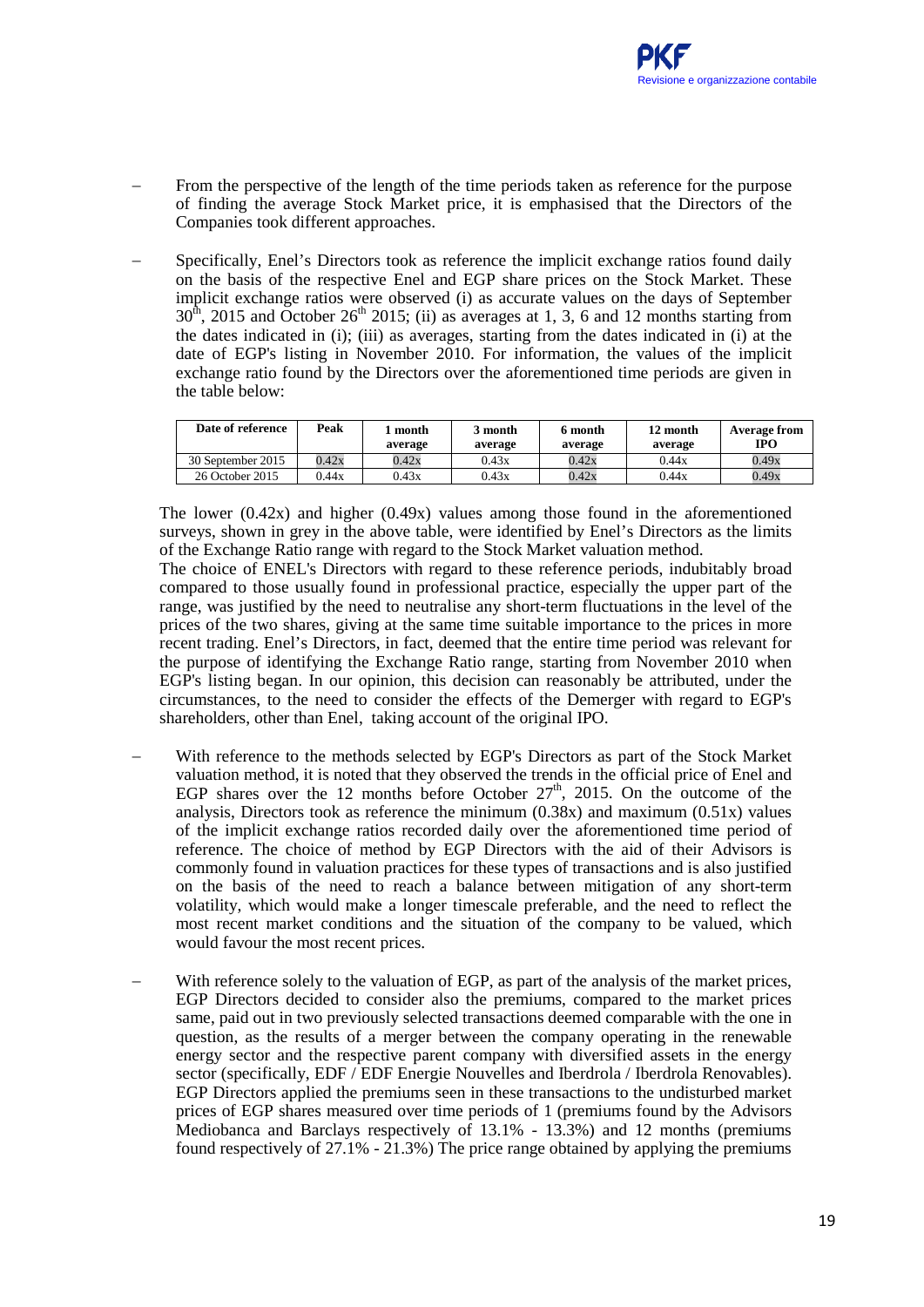to EGP share was compared with the closing price of Enel shares recorded on October  $26<sup>th</sup>$ , 2015, enabling EGP Directors to identify a range of Exchange Ratio values between 0.47x and 0.52x.

- The method of the objective prices expressed by financial analysts belongs to the market criteria and enables the value and attraction of a company to be appreciated on the basis of the information available to the market at the time of the valuation about the company and its sector of reference. As mentioned, Enel Directors gave equal importance to the method in question and the other methods used (DCF and Stock Market valuation). EGP Directors, on the other hand, used the objective price method as a verification method. In the specific case, the choice of both Enel and EGP Directors to use, with reference to the Companies, only the reports of analysts published before October  $26<sup>th</sup>$ , 2015, and so not influenced by rumours about the transaction, appears reasonable, justified and not arbitrary.
- The sensitivity analysis drawn up by us to assess the impact of variations in the different valuation assumptions and the parameters used as part of the methods adopted by the Directors, as well as the analysis of the accuracy, including mathematical, of their application, confirm the reasonableness and non-arbitrary nature of the results obtained by the Directors.
- As regards the additional methods that the Directors decided could not be used in the case in point, the Reports provide appropriate explanations. Enel Directors expressly state that they did not take into consideration, as part of their valuation process, the method of market multiples, which consists in applying to the company a series of multipliers implicit in the market value of comparable listed companies. This decision was justified since this method was not considered relevant or sufficiently reliable, given the limited comparability of the Companies with other listed operators, as well as in consideration of the significant presence of minority shareholders as regards Enel. EGP Directors, in turn, justified the lack of consideration, for the purposes of their valuation process, both of the stock market multiples method, and the additional method of multiples of comparable transactions (on the basis of which, as is well known, the multiples are drawn from acquisition transactions involving companies of comparable sizes and characteristics). EGP Directors attributed their choice to the fact that the innate comparability of the Companies was deemed to have been influenced by differences mainly concerning the regulatory contexts, duration and characteristics of the incentives, the different geographical and technological mix and the development plans with regard to the installed capacity. The decisions of the Directors, therefore, appear justified and not arbitrary under the specific circumstances.

In line with current practices for this type of transaction, on the basis of the ranges resulting from the different methods developed respectively, the Exchange Ratio that will be proposed to the respective Shareholders General Meetings (equal to 0.486 Enel shares for every 1 EGP share) was defined by the Directors of the Companies, also taking account of the negotiation phase between the parties. The Exchange Ratio, subject of this opinion, places itself generally in the high band of ranges identified through the application of each of the selected methods and remains within the ratios ranges identified both by Enel and EGP Directors. This is a further confirmation, in terms of reasonableness and non-arbitrariness, of the adequacy, under the circumstances, of the considerations of this paragraph.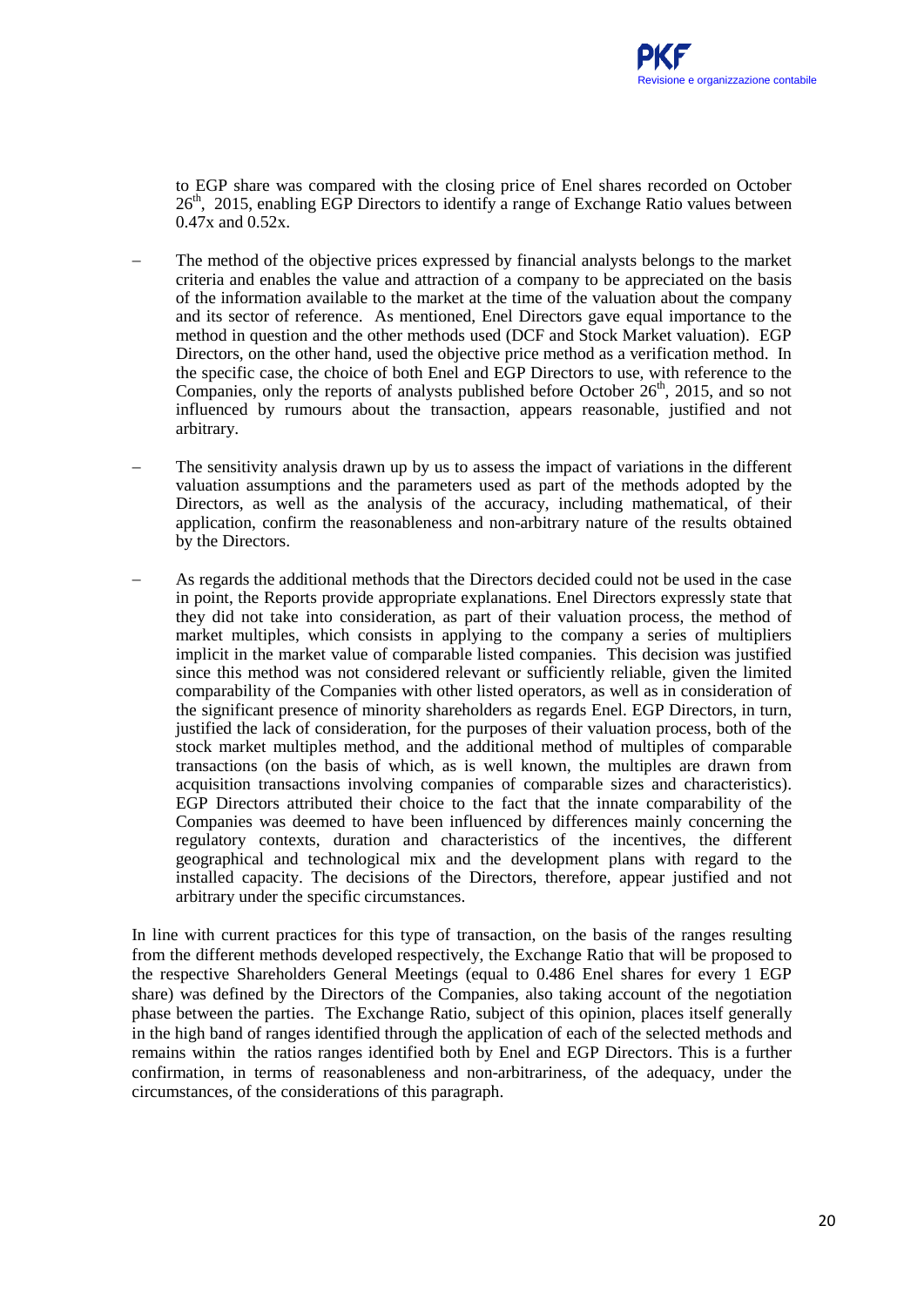#### **8. SPECIFIC LIMITS ENCOUNTERED BY THE AUDITOR AND ANY OTHER IMPORTANT ASPECTS ARISEN IN CARRYING OUT THE ENGAGEMENT**

- *i*) With regard to the difficulties and limits encountered in carrying out our engagement, attention is drawn to the following:
- The valuations by the Boards of Directors, through the application of the DCF method are based on economical and balance sheet forecasts taken from the Companies' business plans. It must be emphasised that the forecast data and assumptions used by the Directors for the purposes of their work, by their nature, contain elements of uncertainty, also due to the prolonged period of projection, and are subject to variations, also significant, in the event of any changes in the market context of the macroeconomic scenario and the legislative and regulatory framework of reference in the sector. It should also be noted that, due to the uncertainty connected to the realisation of any future event, both as regards the event actual occurrence and the degree and time of its occurrence, the deviation between the final values and the forecast data could be significant, even if the assumed events forecasted actually occur.
- The application of the DCF method with the "sum of the parts" approach required the used of economic, financial and balance sheet data concerning the individual business areas or the countries in which the involved companies operate, making difficult to allocate the items to the individual business units /countries and some estimates.
- The valuations based on methods that use variables and market parameters, such as the stock market valuation method and the target prices expressed by analysts, are subject to the trends of the financial markets. The performance of the financial markets, both Italian and international, tends to display significant oscillations over time, especially with regard to the uncertainty in the general economic framework. The trend of the shares may also be influenced by speculative pressure, upward or downward, entirely unconnected with the economic and financial perspectives of the individual companies. The application of market methods can identify, therefore, different values, to a greater or lesser degree, depending on the time when the valuation is made.
- In determining the Exchange Ratio, subject of this opinion, the Directors did not use, either for the purpose of the main methods or as a verification, the market multiples method or the multiples of comparable transactions since the Directors deemed them inapplicable in the case in point. In the Directors Reports, the reasons for these methodological choices are explained, already examined in the previous paragraph 7.
- The Directors Reports do not directly illustrate the analytical details regarding the different parameters used for the development of the various methods and the ranges of unit values of Enel and EGP found by the application of each of the selected methods. These elements and details were, however, made available to us, in accordance with professional practice, by the Directors and Advisors among the overall documentation requested by us and used in carrying out the work.
- *ii)* Attention is also drawn to the following important aspects:
- The effectiveness of the Demerger depends on the overall liquidation value of EGP shares, in relation to which the Right of Withdrawal and the Right of Sale may be validly exercised, being no higher than 300.000.000,00 euros. According to the Directors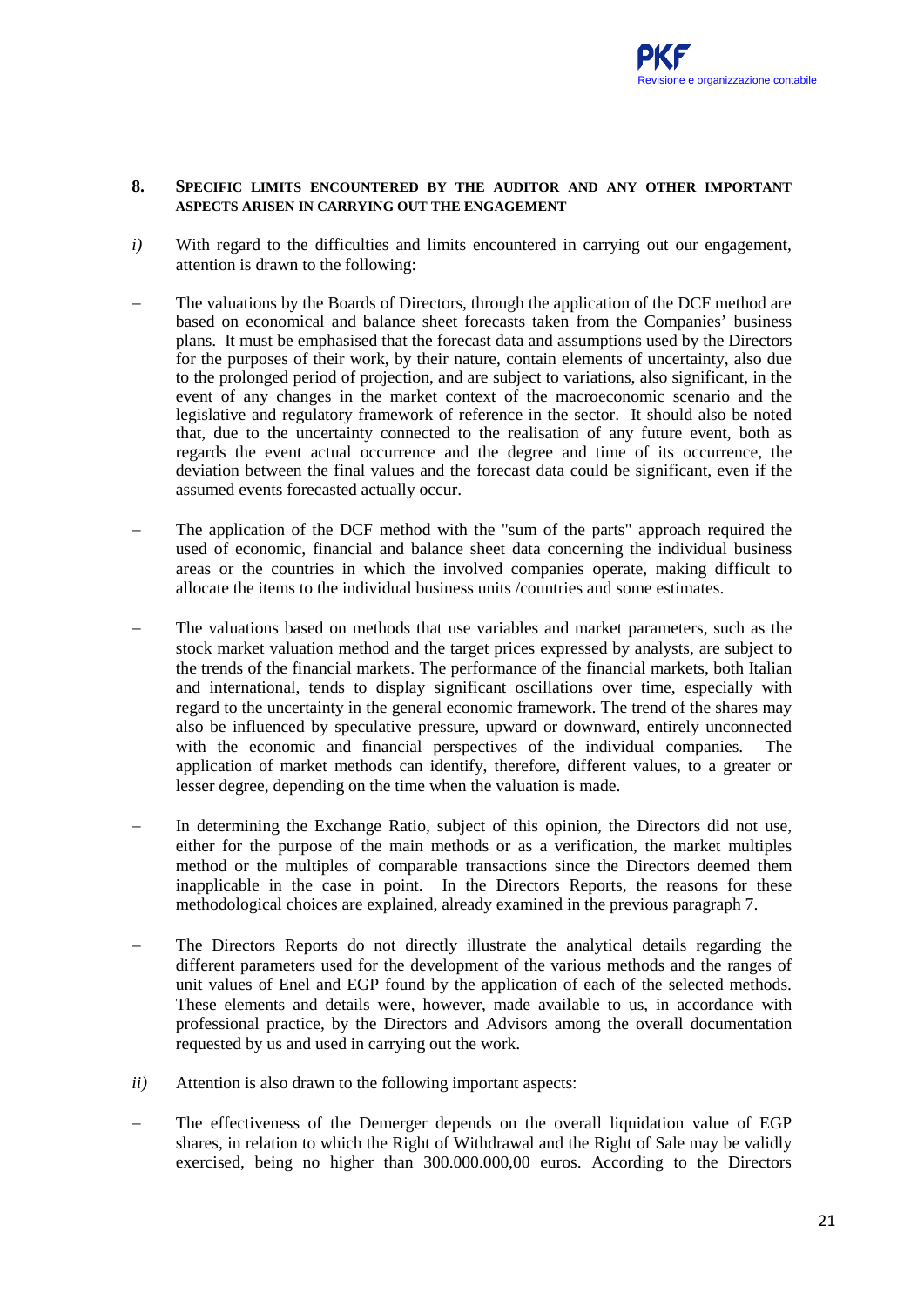Reports, this suspensive condition will likewise be met also if the abovementioned limit will be exceeded, should Enel, within 60 calendar days from the registration with Rome Companies Register of the last Shareholders General Meeting resolutions of approval of the Demerger under article 2502 of the Italian Civil Code, declare its intention to proceed with the acquisition of all the shares for which the aforementioned rights were exercised.

- The Demerger will be submitted to the Shareholders General Meetings of Enel and EGP, based on the financial situations of the Companies at September  $30<sup>th</sup>$ , 2015, attached to the Demerger Plan. The Directors Reports state that the balance sheet assets and liabilities and the legal relations included in the Demerger Perimeter will be those actually in existence at the date of validity of the Demerger, therefore also including the variations that will occur as a consequence of the company's operating dynamic, from the date of reference of the financial situation at September  $30<sup>th</sup>$ , 2016 to the date of effect of the Demerger. Any differences in consistency of these elements and relations in the Demerger Perimeter between September 30<sup>th</sup>, 2015 and the date of validity of the Demerger will lead to the registration of receivable/payable entries, between the demerged companies and the beneficiary company.
- The Directors report that for EGP the Demerger amounts to a relevant transaction with related parties, in accordance with the OPC Regulations and the procedure on transactions with EGP related parties. Therefore, EGP Board of Directors approved the Demerger Plan, thanks to a previous favourable opinion of the EGP Related Parties Committee on the interest of the latter in the completion of the transactions, as well as the advisability and substantial fairness of the respective terms and conditions. On November  $24<sup>th</sup>$ ,  $2015$ , EGP published the respective "*Information document on transactions of major importance with related parties"* drawn up in accordance with article 5 of the OPC Regulations, including the opinions of the EGP Related Parties Committee and the OPC Advisors Committee, summarised in the previous paragraph 4. As regards Enel, on the other hand, the Directors state that the Demerger, although carried out with a related party, was deemed to be exempt from the application of the appropriate procedure for the regulation of transactions with Enel related parties since the transaction was carried out with a subsidiary company in which there are no significant interests of other related parties, in accordance with article 14, paragraph 2 of the OPC Regulations and article 13.3, letter d), of the procedure on transactions with Enel related parties. Any consideration regarding the decisions of the Directors about the applicability of the regulations on transactions with related parties in the case in point is obviously beyond the scope of our work and our opinion; also the interest of the Companies in carrying out the transaction and the substantial fairness of the respective terms and conditions are beyond the scope of our opinion.
- − Any consideration regarding the determination of the Directors of the structure of the transaction, the respective obligations and the launch and execution of the operation itself is also beyond the scope of our work.
- As mentioned in the previous paragraph 2, the Demerger will lead to the allocation of the Demerger Perimeter to Enel which, on the date of validity of the Demerger, will increase its share capital by a maximum of 1.769.040.000,00 shares in favour of EGP's shareholders. These shares will then be issued as contribution in kind of the Demerger Perimeter, which, in compliance with the provisions of article 2506-*ter*, paragraph 2 of the Civil Code, was subject to valuation by KPMG S.p.A. as expert in compliance with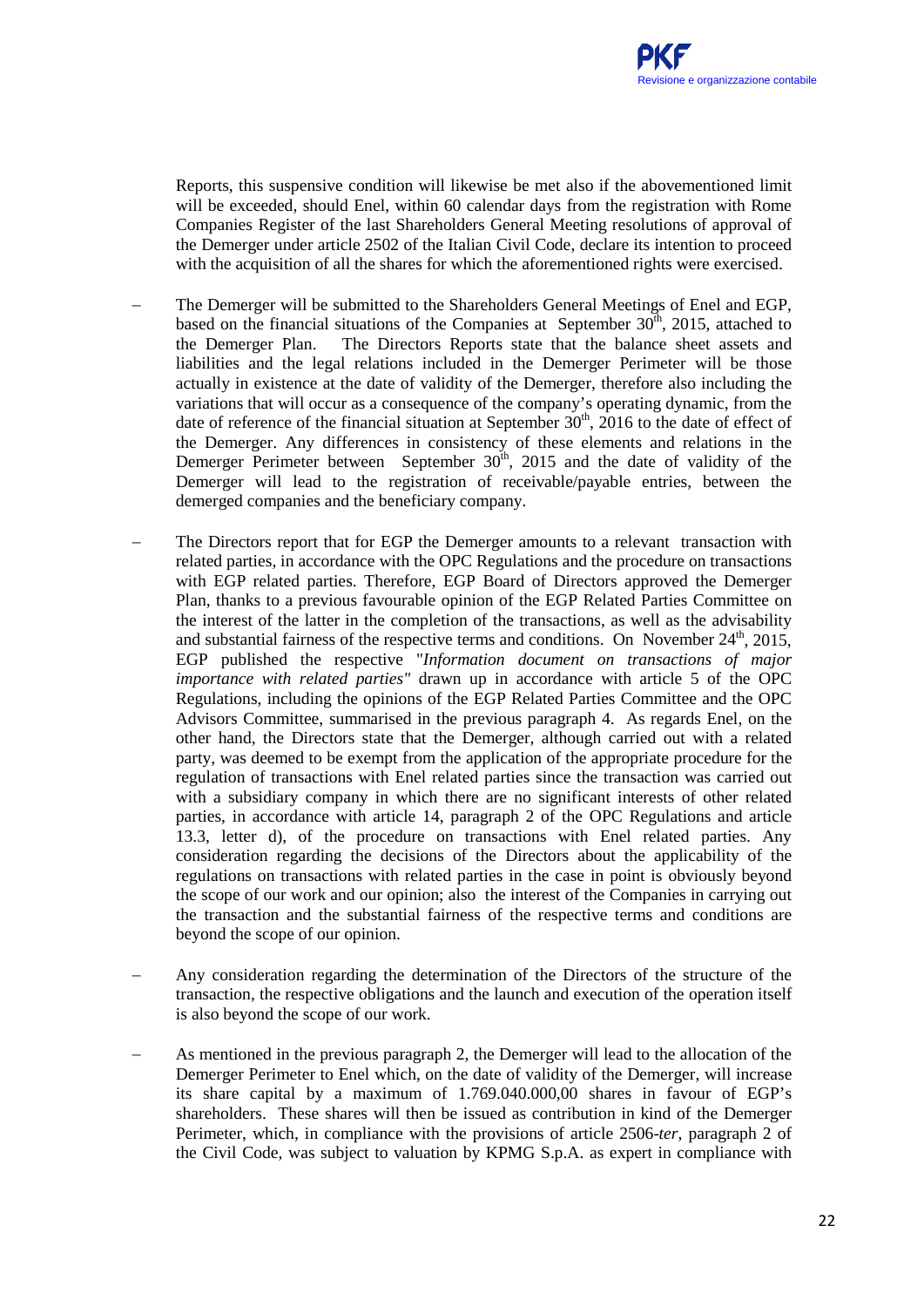the provisions of article 2343-*ter* para. 2, lett. b) of the Italian Civil Code. In accordance with the aforementioned regulations, the amount of Enel capital increase for the Exchange Ratio may not be higher than the value attributed to the Demerger Perimeter by the valuation report of this expert. We believe it is advisable to point out that the purpose of this opinion is solely to give our considerations on the suitability, in terms of reasonableness and non-arbitrariness, under the circumstances, of the criteria adopted by the Directors to determine the Exchange Ratio, as well as the correct application of the aforementioned criteria. Any consideration regarding the methods described in the paragraph "*Valuation methods used for the purpose of the valuation of the Demerger Perimeter"* and in the paragraph "*Valuation methods used for the purpose of determining the value of the Demerger Perimeter and the percentage ratio between the value of the Demerger Perimeter and Enel Green Power (before the demerger)"* included in the Reports of both companies Directors*,* is consequently beyond the scope of this opinion, as well as the actual methods of application, that have been, on the contrary, considered by the expert identified in accordance with article 2343-*ter* para. 2, lett. b) of the Italian of the Civil Code.

- The Directors Reports do not mention any time constraints on the availability of newlyissued Enel shares, with the consequent full right of each EGP shareholder, following the delivery of the new Enel shares on the completion of the Demerger, to trade the aforementioned shares at the market prices existing at the time of the respective negotiation.
- There are no increases in share capital already resolved by Enel and EGP for either stock option plans or the issue of warrants or bonds convertible into shares of the Company.
- *iii*) Attention is also drawn to the following assumptions on which this opinion is based:
- the valuations by the Directors are based on the assumption that, for each of the Companies involved in the Demerger, no events, facts or acts have occurred that would significantly change the economic and financial profile of the same, and the respective valuations, in the period between the date of the last statutory and consolidated financial statements available and the date of the Director Reports. This opinion is based on the assumption same and on its continuation until the date of the decisions of the shareholders in the respective General Meetings concerning the Demerger, called for January  $11<sup>th</sup>$ , 2016.
- The valuations by the Directors do not consider the possible exercise of the Right of Withdrawal and the Right of Sale by EGP shareholders who do not agree with the relevant resolutions and their possible effects and future impacts, since these are currently deemed not to be quantifiable by the Directors. This opinion assumes that any exercise of these rights would have no effect on the Exchange Ratio.